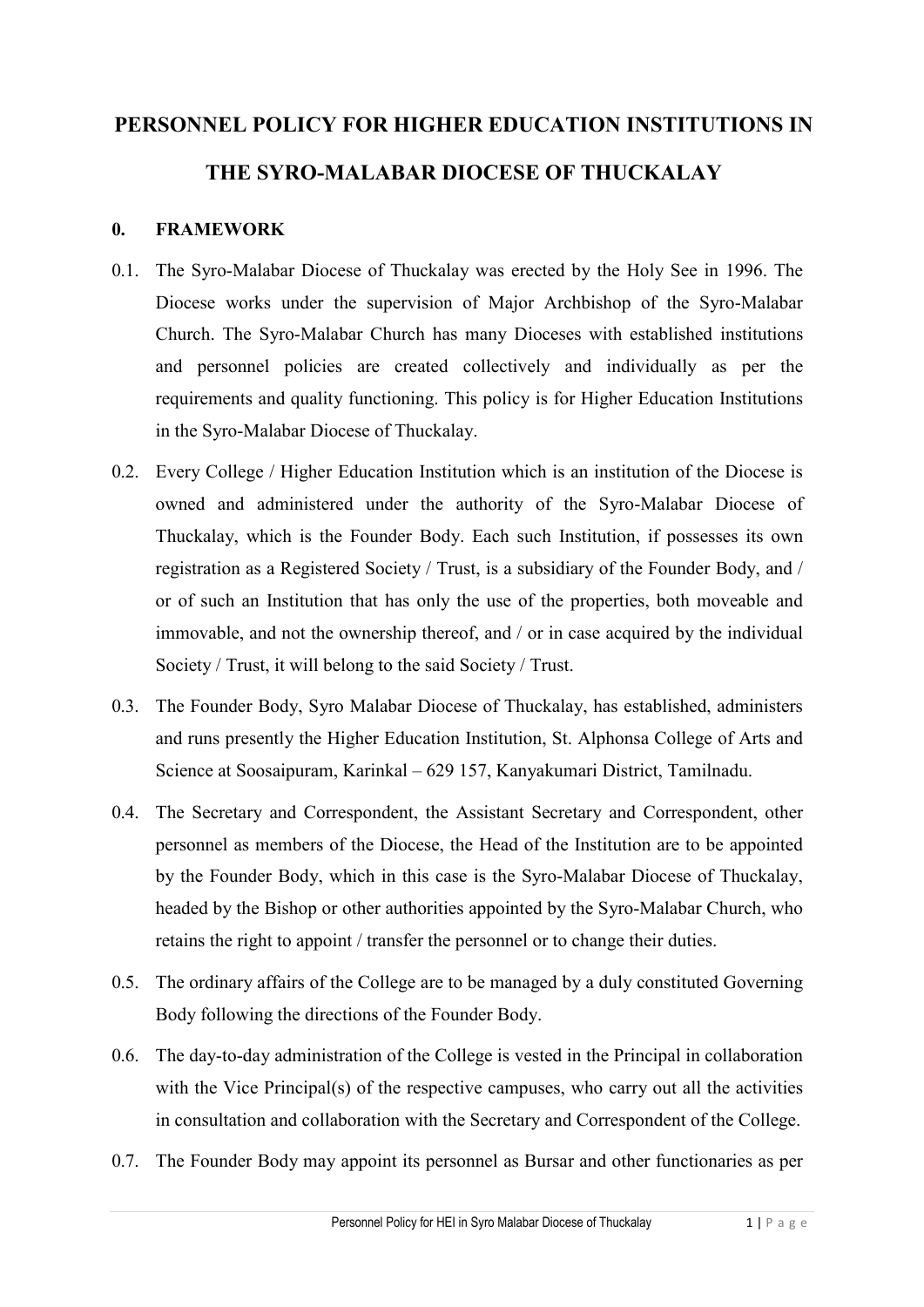need from time to time.

## **1. TERMS & DEFINITIONS**

In this Policy, unless there is anything repugnant to in the subject or the context thereof:

- 1.1. **Founder Body** means the Syro-Malabar Diocese of Thuckalay, i.e., the Bishop and the Curia, or an authority duly appointed by the Syro-Malabar Church, which has established, owns and manages the College.
- 1.2. **Governing Body** means the Governing Body of the Higher Education Institution, constituted in law and duly appointed by the Founder Body. The Governing Body is to manage the ordinary affairs of the College in respect of the curriculum, ratification and approval of the appointments, discipline, legal matters, new initiatives and undertaking and implementing activities and programmes for the fulfilment of the educational policy of the Founder Body.
- 1.3. **College** means the St. Alphonsa College of Arts and Science, established in 2014, currently affiliated to the Manonmaniam Sundaranar University, Tirunelveli, after due Government Order from Tamilnadu Higher Education Department and any other Higher Education Institution that may be established by the Founder Body in the future.
- 1.4. **Minority College** means a college-owned, established and run by a minority community by virtue of rights conferred by Article 30 (1) of the Constitution of India.
- 1.5. **Manager:** The Manager of the College shall be the Vicar General of the Diocese of Thuckalay. The Founder Body of the College has the authority to appoint more than one person as manager of the College from among the members of the Diocese of Thuckalay. The Manager(s) shall have the authority for overall supervision in the functioning of the College. The Manager shall be consulted for major decisions in the College by the Secretary and Correspondent and the Treasurer of the College.
- 1.6. **Secretary and Correspondent:** The Secretary, on behalf of the Founder Body and the Governing Body derives authority and takes care of major decisions, such as the appointment of staff, all correspondences for new initiatives, legal matters, liaison with public bodies and extraordinary matters of discipline.
- 1.7. **Principal** means the executive head of the College who is responsible for the implementation of the policies and objectives of the College as per Govt. / UGC /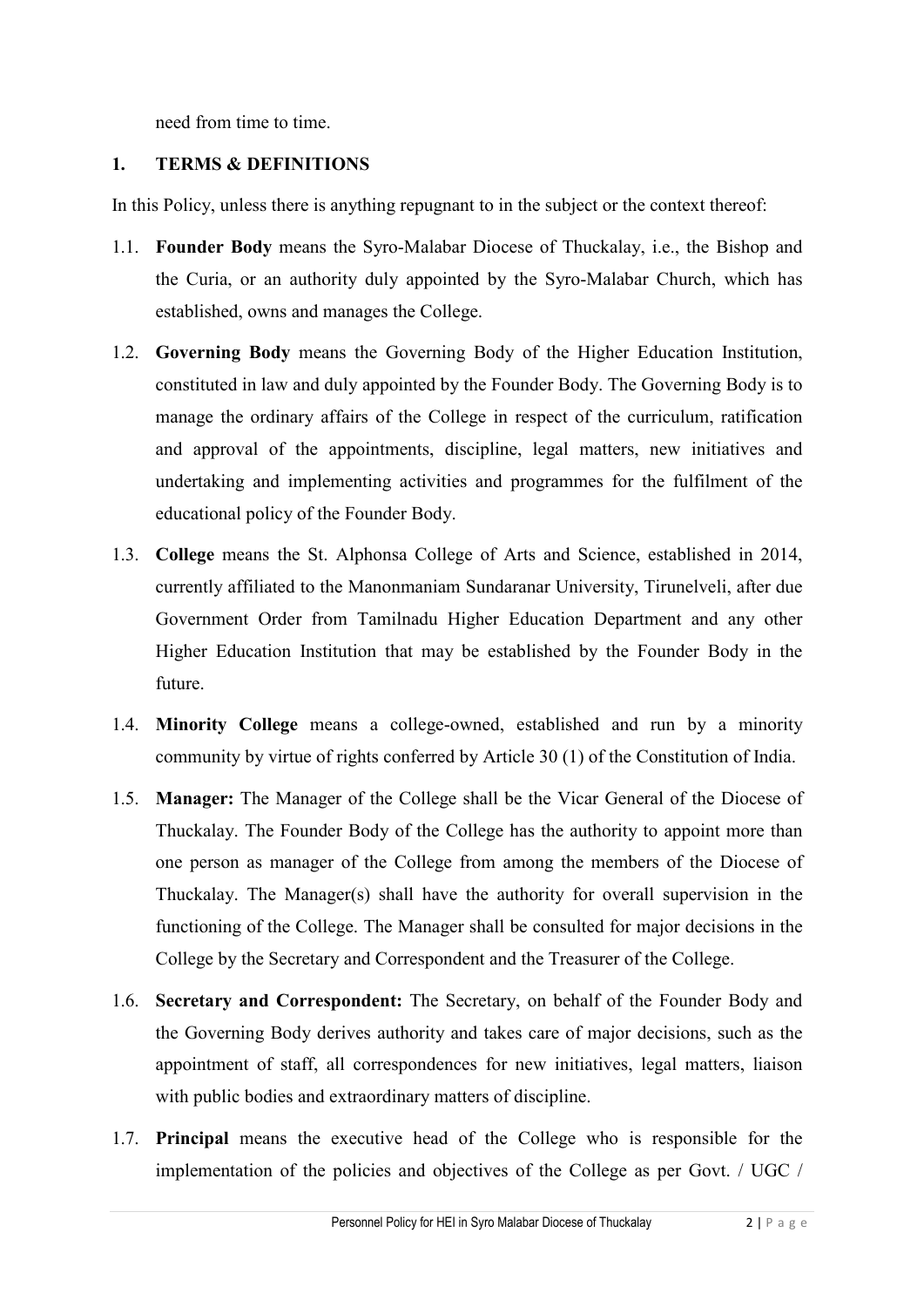University rules and norms, the overall administration of the College with its different campuses and the liaison with other authorities, educational or civil or otherwise. On all decisions related to the faculty and students of the campus(es), the Principal will consult the Secretary and Correspondent.

- 1.8. **Treasurer** means one who has the responsibility of the financial administration of the College and matters assigned to him by the Constitutions and Regulations of the Syro-Malabar Diocese of Thuckalay, in keeping with Govt / UGC / University rules. The Economer / Finance Officer of the Founder Body shall be the Treasurer of the College.
- 1.9. **Bursar:** The Bursar of the College means the person appointed by the Founder Body to look after the regular income and expenditure of the College. He shall be responsible for supervising the maintenance of the daily accounts of the College. He shall be responsible for the security of all the liquid cash. All transactions shall be carried out in consultation / with the approval of the Treasurer / Secretary and Correspondent of the College.
- 1.10. **Employees / Faculty / Staff** means all persons appointed to function in the College as Faculty / Researchers / Office / Clerical or Support / Grade IV or such other staff employed / appointed by the Founder Body / Governing Body / College.
- 1.11. **Academic Council** means the academic consultative body consisting of the Secretary and Correspondent, the Director, the Principal, Vice Principal(s), Deans, Heads of Departments and appointed Coordinators, who are entrusted with the ordinary planning and review of the day to day affairs of the academic life of the College and its campus.

## **2. FOUNDER BODY AND ADMINISTRATION**

2.1. The **Founder Body** of St. Alphonsa College of Arts and Science is the Syro Malabar Diocese of Thuckalay with its registered office at Bishop's House, P.B. No. 12, Thuckalay – 629 175, Kanyakumari District, Tamilnadu. It is legally constituted and run according to the Constitutions and Regulations of the Trust of the Diocese of the Thuckalay registered as No. 35 1998 on 08.05.1998 with the Joint Sub Registrar, Marthandam, Kanyakumari District, Tamilnadu and the Canon Law of the Catholic Church. The Founder Body, though has the ultimate responsibility for the management of the Institution, exercises its authority in loco through its constituted Governing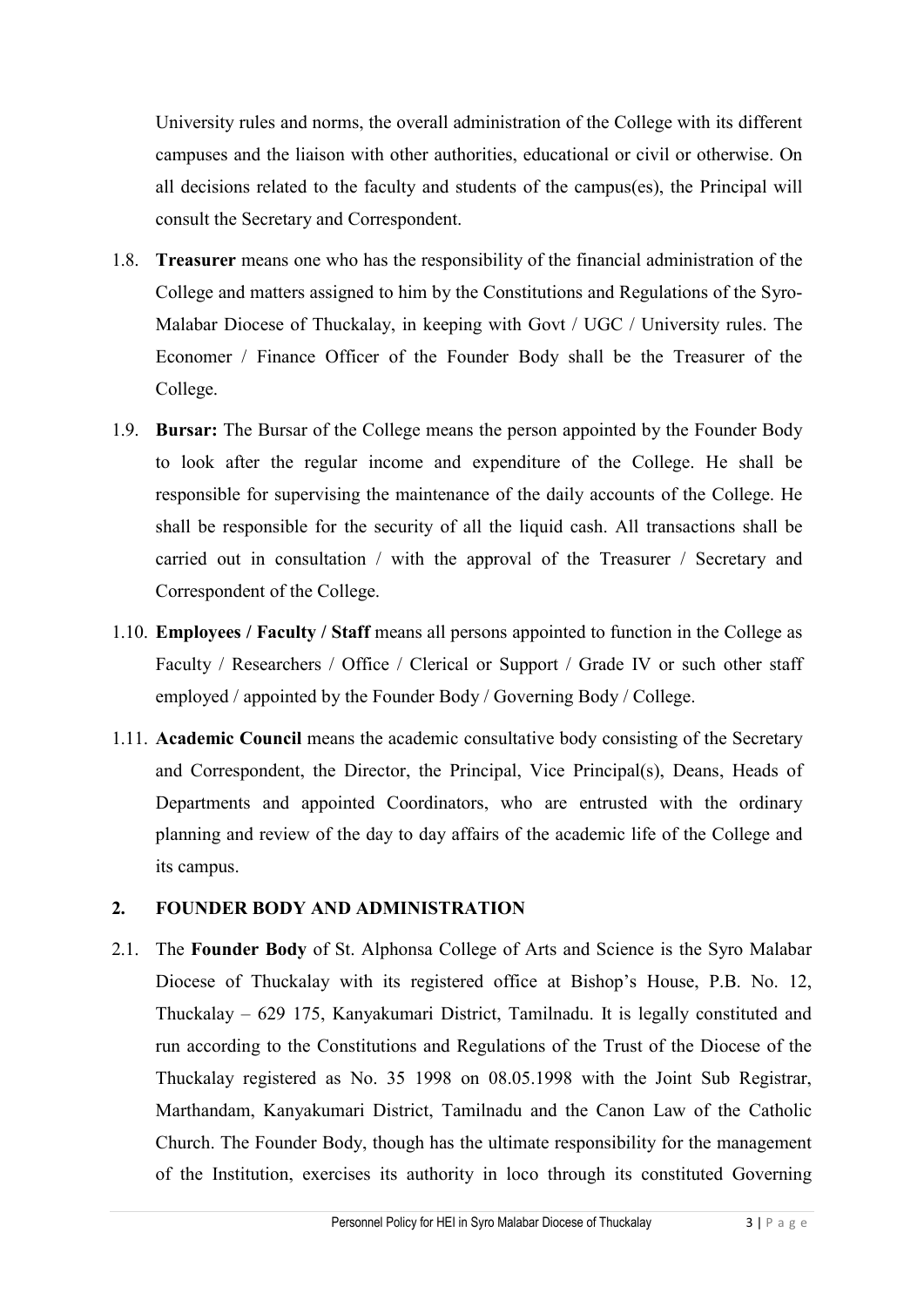Body. It reserves to itself certain rights in relation to Education and Policies. It retains the right to determine and / or approve all policy matters in all areas of College life: Christian Doctrine, Value Education, Intellectual-Moral Physical education and the formation of the students. The Founder Body is also responsible for approving the personnel policy. It recognizes the Educational Pastoral Plans of the Diocese and promotes them within the College. It is the ultimate appellate body.

- 2.2. The **Founder Body** retains the following rights in relation to general administration:
	- (i) To expand or alter its nature or status or to close down the College.
	- (ii) To decide, approve the medium, Universities of Affiliation, or change the same.
	- (iii) To upgrade / downgrade the College, add or eliminate sections / departments.
	- (iv) To give directions regarding the prospectus, salary and fee structure.
	- (v) To spell out the policies in keeping with the socio-political needs of the context according to the Catholic philosophy, aims and objectives of the Diocese.
	- (vi) The Founder Body has the right to appoint, transfer and terminate the services of Secretary and Correspondent / Assistant Secretary and Correspondent / Principal / Vice-Principal / Treasurer / Bursar / Heads of Departments of the College.
	- (vii) At regular intervals, it may review the criteria, procedure and policy for all appointments as the Govt / UGC / University rules may require. It frames directives for the continuous education and updating of the teaching faculty and gives directions to promote the ethos and mission of the Founder Body.
- 2.3. **Property:** Final control and ownership of all immovable and movable properties and assets belong to the Registered Trust of the Diocese of Thuckalay; for any transactions, the following must be respected.
	- (a) Permission in writing from the Founder Body is required for any formal agreement regarding leasing, renting or taking loans and granting permission to use the premises.
	- (b) This will be done through a contract which will be signed by the Bishop or authorities of the Diocese on behalf of the Founder Body.
	- (c) All alterations to the existing ground and buildings as well as all-new constructions require the written permission of the Founder Body at the request of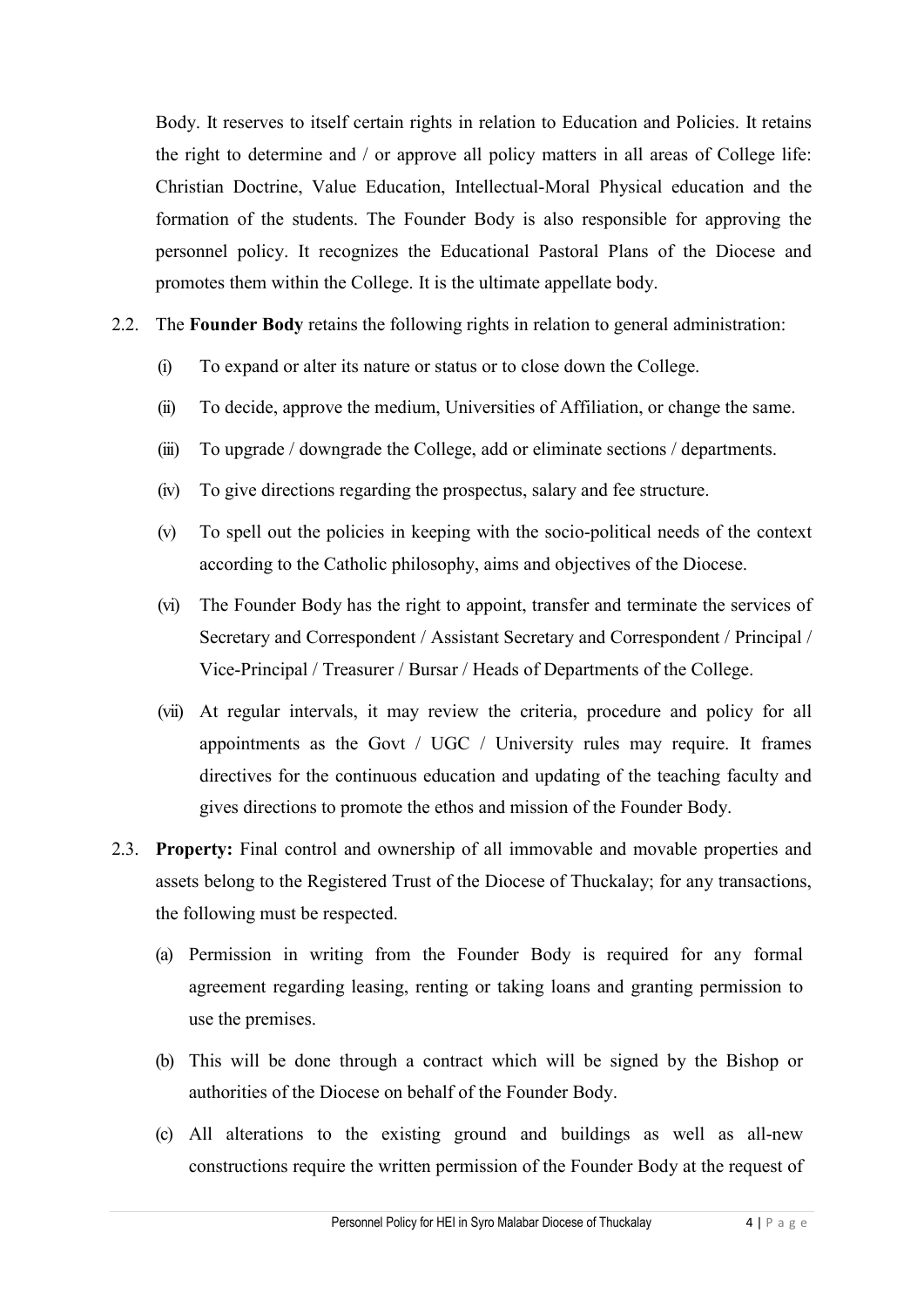the Governing Body. The execution of the works is assigned to the Governing Body, having to form the required supervision committee(s).

2.4. **The Governing Body:** The Founder Body shall appoint members of the Governing Body taking into consideration the ability of the persons to be appointed to contribute to the overall growth and development of the College(s).

### 2.4.1. **Finance Committee:**

- (a) The Founder Body shall exercise its control over all the finances of the College through the Finance Committee of the Diocese so appointed for the purpose. Such control shall be complete and absolute.
- (b) The Finance Committee shall exercise the right to issue directions on financial policies and administration to the Governing Body and to the Secretary and Correspondent in matters of finance, conducting internal audits, calling for the audit report or any explanation on it, including a financial report and / or books of accounts at any time.
- (c) For major expenses, other than the regular approved expenses of the College, a written permission from the Founder Body is required, after appropriate discussion in and resolution of the Governing Body. Expenses between 50,000 and 99,999 may be approved by the Governing Body and expenses above that will require a written permission from the Founder Body.
- (d) For all changes to the proposed and approved plans for construction / campus development a prior screening by the construction committee and finance committee and approval by the Founder Body is mandatory.

## 2.4.2. **Other Matters:**

- (a) The Founder Body has the right to deal with all other matters, as circumstances may demand, in order to further achieve the vision and mission of the College and its effective administrative management as per UGC / NAAC criteria.
- (b) The Founder Body shall make an annual inspection of all the areas of the institution and give timely directions for enhancing the services offered keeping the ideals of the Founder Body through its commission heads (Finance Committee and /or Education Commission or any other agency so appointed) of the Diocese.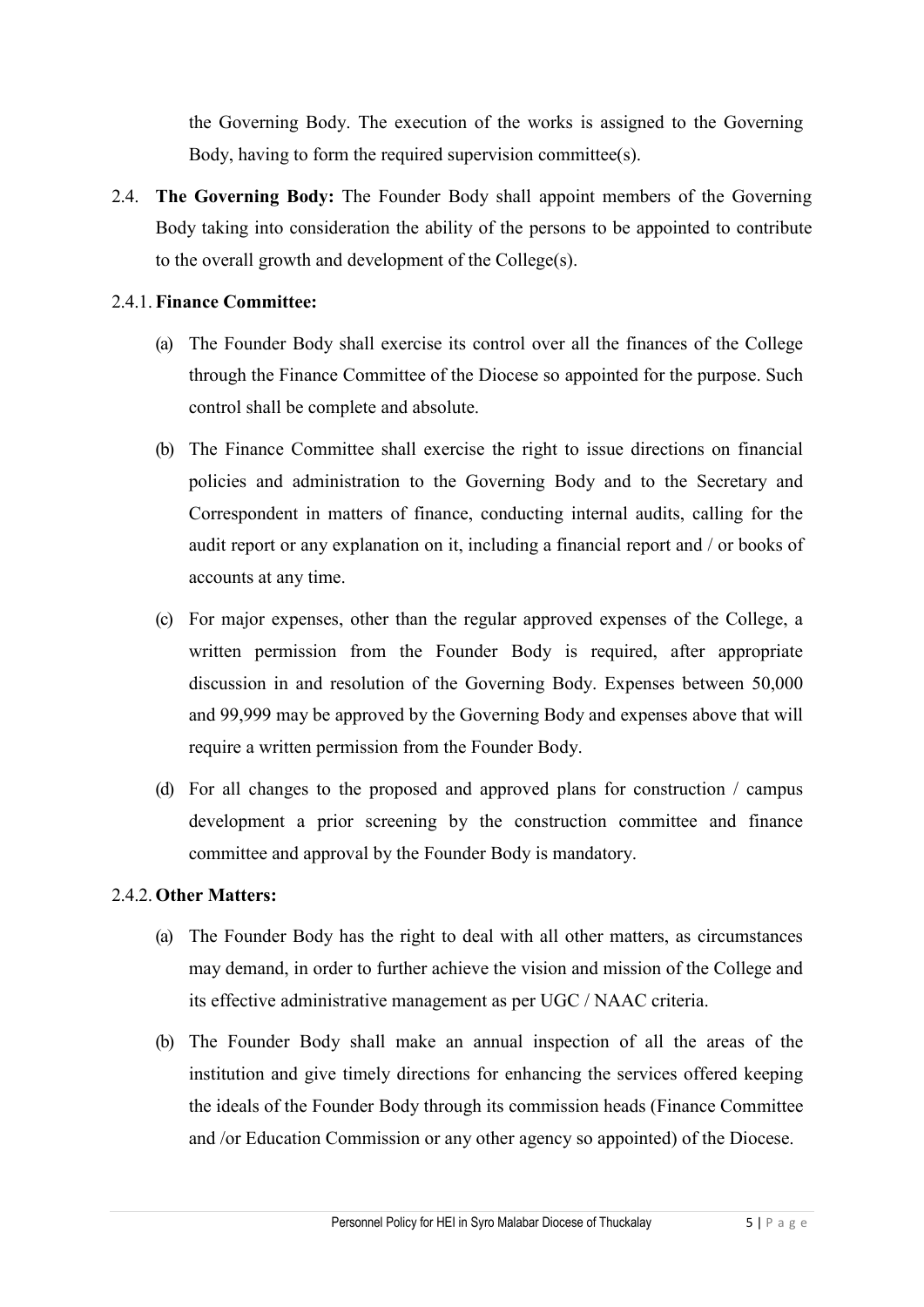## **3. GOVERNING BODY**

#### 3.1. **Constitution:**

- (a) The **Governing Body** shall be constituted by the Founder Body in accordance with the privileges and minority rights granted by the Constitution of India, Department of Higher Education of Tamilnadu and the Statutes of the Affiliating University.
- (b) The **Governing Body**, in normal circumstances, shall be composed of:
	- (i) The Bishop of the Diocese of Thuckalay as the Chairman
	- (ii) The Vicar General of the Diocese of Thuckalay as the Manager or other Manager(s) appointed by the Founder Body
	- (iii) The Finance Officer of the Diocese of Thuckalay as the Treasurer
	- (iv) The Secretary and Correspondent appointed by the Founder Body as the Secretary
	- (v) The Principal appointed by the Founder Body as a Member
	- (vi) Three to Six members selected / nominated by the Founder Body as Members

## 3.2. **Term of the Governing Body:**

- (a) The term of office of the Governing Body shall be 3 years, at the end of which it will be reconstituted as per the decision of the Founder Body. In cases of vacancies, for whatever reason, they shall be filled up by the Founder Body for the remaining part of the 3-year term.
- (b) The quorum for valid procedure shall be one member over and above half the existing strength of the Governing Body, i.e., 50% plus one.
- (c) Frequency: The Governing Body shall meet at least four times a year with a minimum of 7 days' notice. Emergency meetings may be held as and when required.

#### 3.3. **Powers and Duties of Governing Body:**

(a) It is the responsibility of the Governing Body to see that the general running of the College reflects the education policy of the Founder Body and promotes its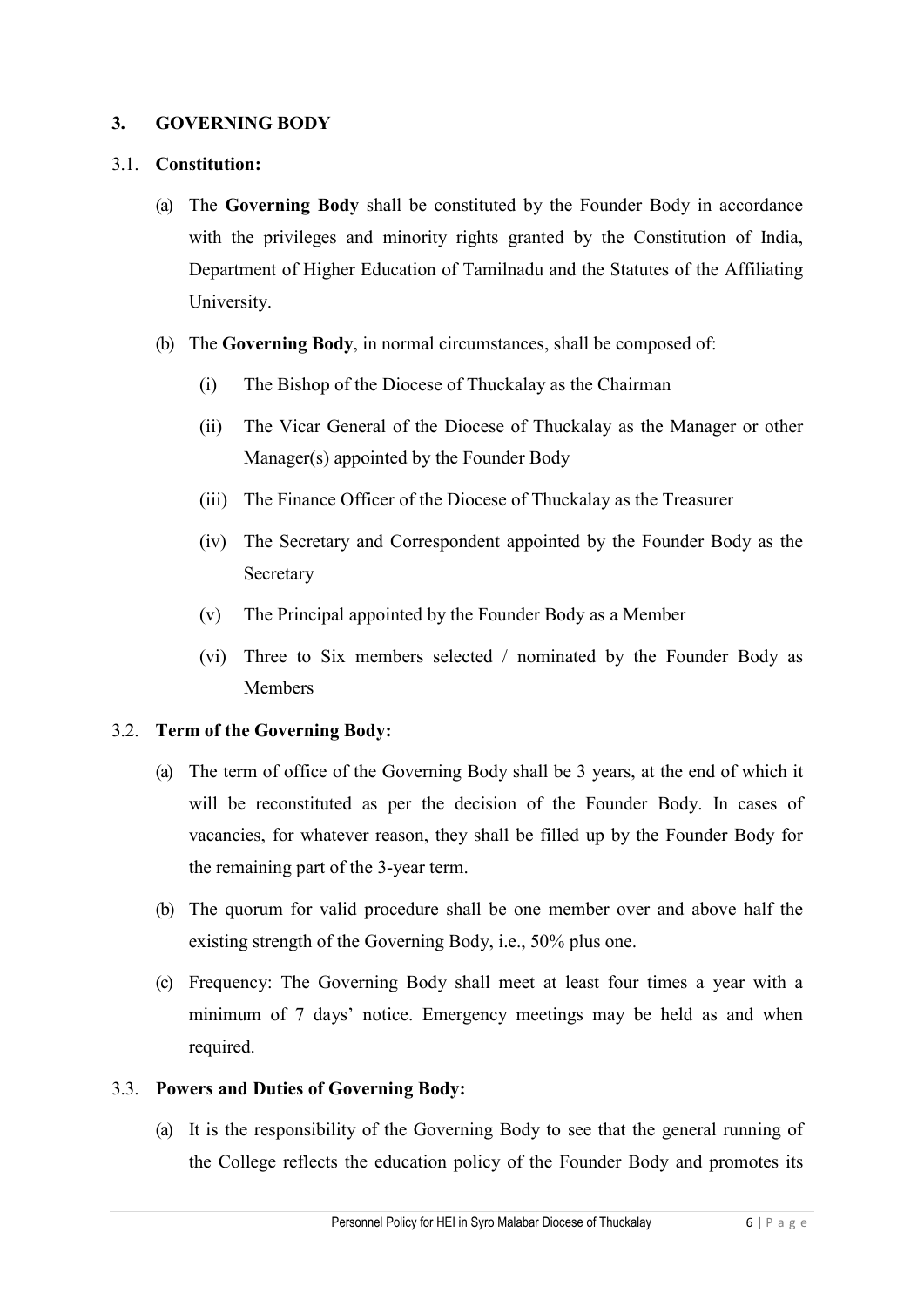academic atmosphere.

- (b) May lay down criteria, procedure and policy for appointment of staff including non-teaching staff which is subjected to the approval of the Founder Body.
- (c) Approval of Selection Committee for appointments and promotions.
- (d) Approval of the terms and conditions of appointment and service.
- (e) It frames directives for continuous education and updating of teachers.
- (f) The Governing Body approves the appointment of, through the Secretary and Correspondent, the faculty & staff, and confirms, extends or terminates the services of the same. Temporary / Guest and Support / Group D staff may be appointed by the Secretary and Correspondent on a temporary basis subject to approval by the Governing Body.
- (g) To select suitable candidates for teaching posts, it shall appoint the Selection Committee as per prescribed norms of the University, keeping in mind the minority status of the College.
- (h) All disciplinary actions, except in the case of minor penalties, are to be imposed by the authority of the Governing Body through the Secretary and Correspondent and / or through the Principal.
- (i) The Governing Body approves the list of holidays and the leaves taken by the staff.
- (j) The welfare of the staff is a concern of the Governing Body (disbursement of salaries and allowances, personnel and professional staff development, etc.). It shall see that the Personnel Policy is followed and propose to the Founder Body any alteration it may deem necessary.
- (k) It will propose and / or recommend to the Founder Body any alteration in the physical nature of the College and other matters that are reserved with the Founder Body after completing the due procedures of scrutiny and approval by Statutory Committees of the Founder Body.
- (l) Any other responsibility / duty, the Founder Body may deem fit to delegate to it.
- (m) The Governing Body's decisions may be overruled or the Governing Body itself may be suspended by the Founder Body for grave reasons. The Founder Body,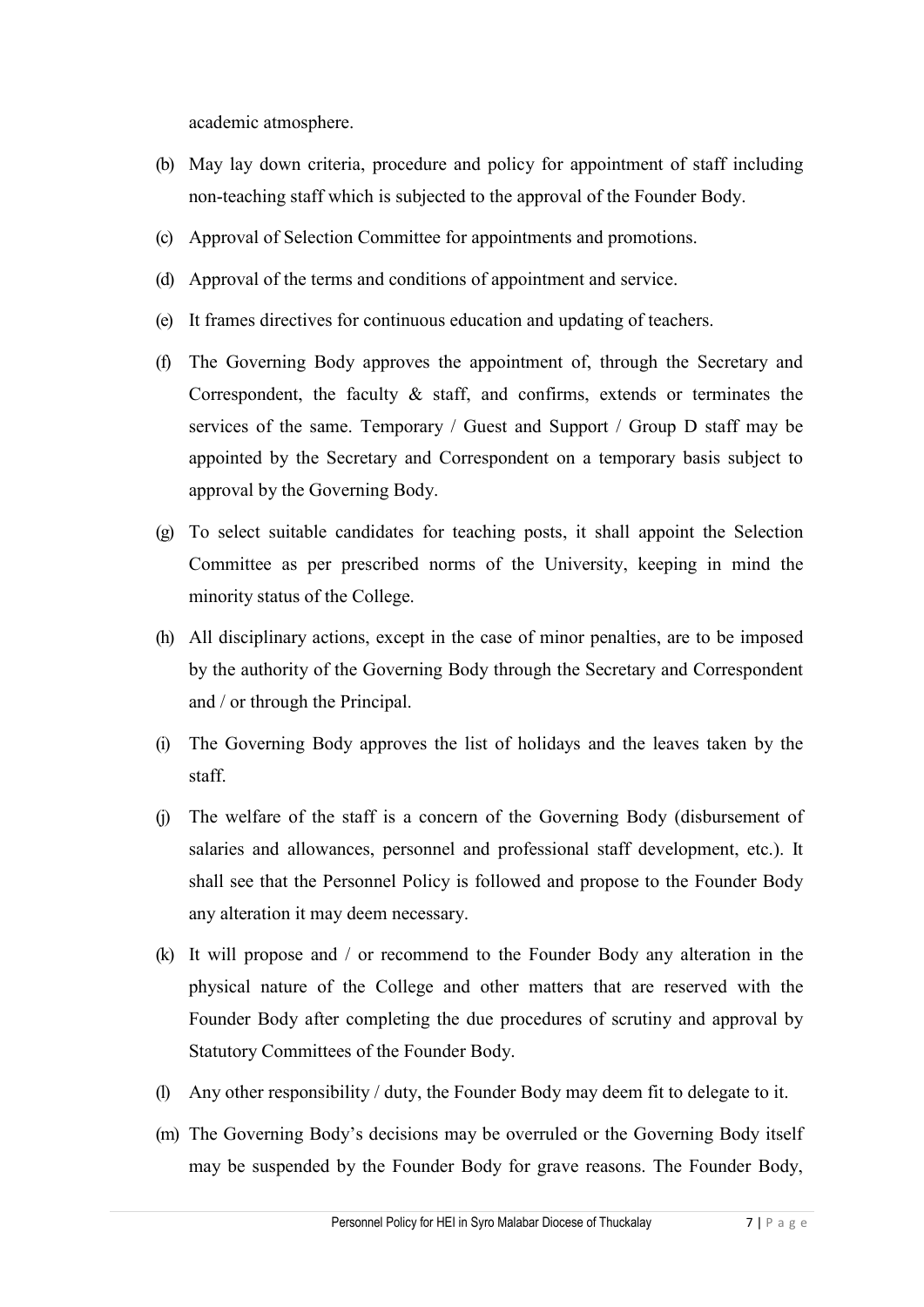under such circumstances, will make alternative arrangements to carry on the functioning of the College, for a period not exceeding 6 months.

## **4. ROLES AND DUTIES OF MEMBERS OF THE GOVERNING BODY**

## 4.1. **Manager**

- (a) The Founder Body shall appoint the Vicar General of the Diocese of Thuckalay or any other member of the Diocese as the Manager of the College.
- (b) The Manager shall possess powers to supervise the functioning of the College on a regular basis – supervising the infrastructure, functioning, administration and academics.
- (c) The Manager is vested with the powers to meet, in the presence of the Secretary and Correspondent and / or Principal or otherwise, members of the staff individually or in groups to provide guidance, directions and corrections for quality improvement of the College.
- (d) The Manager shall, in coordination with the Secretary and Correspondent, carry out his responsibilities of supervision.
- (e) The Manager shall update the Chairman / Founder Body from time to time with regard to the functioning of the College.
- (f) The Manager shall report to and / or notify the Chairman / Founder Body, any vacancy in the Governing Body and make arrangements to fill the vacancy. He will also arrange for the reconstitution of the Governing Body when its term expires.
- (g) The Manager shall be jointly signing all appointment orders with the Secretary and Correspondent.
- (h) In cases of a situation where the Governing Body of the College is not able to meet or does not possess the quorum, the Manager in consultation with the Secretary and Correspondent shall take decisions and accordingly get approvals subsequently.

## 4.2. **Secretary and Correspondent**

(a) The Secretary and Correspondent of the College shall be appointed by the Founder Body.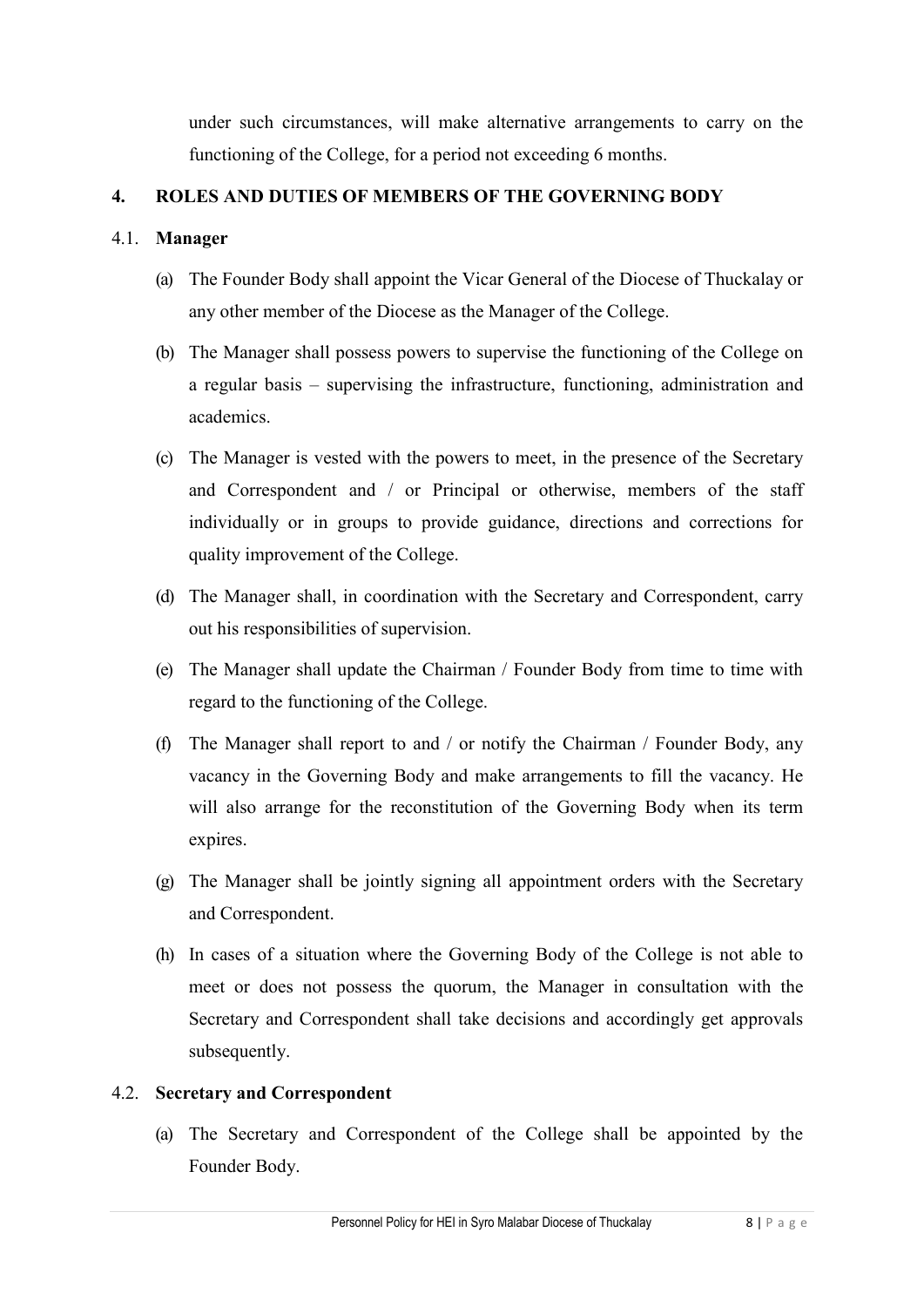- (b) On behalf of the Founder Body and the Governing Body, the Secretary and Correspondent shall see to the proper running of the College and ensure that the directions and policies laid down by the Founder Body are carried out in the College.
- (c) The Secretary and Correspondent shall be responsible for the financial management of the College; however, he is required to consult the Manager and the Treasurer and where required the Chairman / Founder Body, while making important financial decisions. The Founder Body may appoint a Bursar to assist the Secretary and Correspondent in managing day-to-day financial transactions of the College.
- (d) The Secretary and Correspondent shall be the authorized person to carry out the decisions of the Governing Body regarding appointments, terminations or any other legal step for all the employees. He may also take decisions as per need for the regular functioning of the College; however, such decisions must be ratified by the Governing Body at its meeting.
- (e) The Secretary and Correspondent shall be the authorised signatory on behalf of the Governing Body and may issue all letters which are authorized by the Governing Body.
- (f) The Secretary and Correspondent shall convene the meetings of the Governing Body and shall arrange the time, venue and agenda for such a meeting.
- (g) The Secretary and Correspondent shall keep the records and minutes of the proceedings and submit them for confirmation at the next meeting.
- (h) The Secretary and Correspondent shall handle the correspondences with the members of the Governing Body and other staff members.
- (i) The Secretary and Correspondent shall care for the proper cleanliness and maintenance of the College campus, buildings and equipment with the help of the Bursar.
- (j) The Secretary and Correspondent shall, with the support of the Principal, supervise all staff following the guidelines laid out in the personnel policy and the prevailing labour laws of the State.
- (k) The Secretary and Correspondent shall be responsible for all fee collections on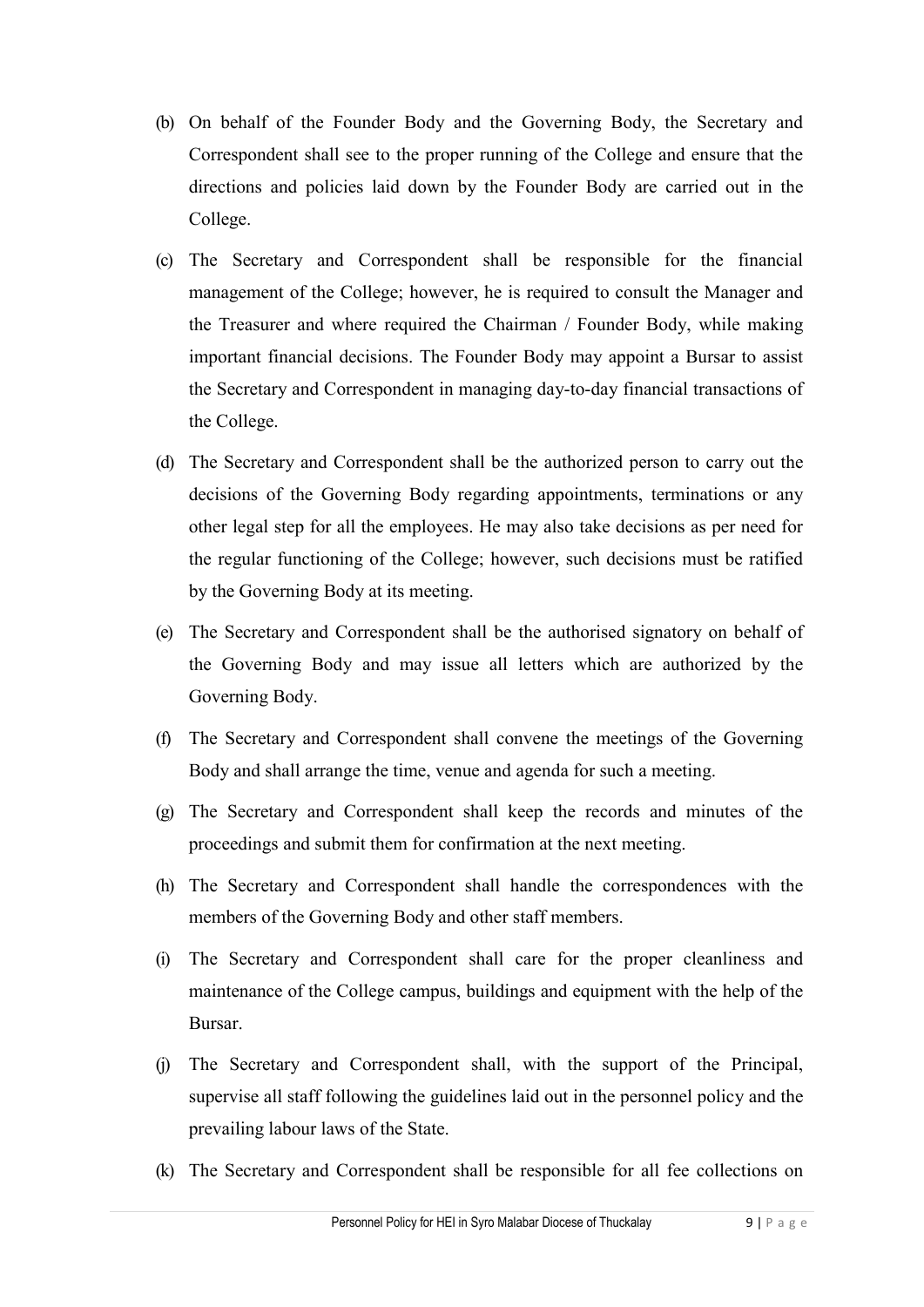behalf of the College.

- (l) The Secretary and Correspondent shall be the ex-officio signatory for disbursement of salary and other financial transactions.
- (m) The Secretary and Correspondent shall execute all purchases and sales for the College following the budget allocations and required procedures. He shall carry out the decisions of the Finance Committee and present a report to the Finance Committee meeting and the Governing Body meetings at least twice a year.
- (n) The Secretary and Correspondent shall ensure the deductions (Provident Fund, ESI, Income Tax, Professional Tax, etc.) and for the crediting of the same to the concerned authorities.
- (o) The Secretary and Correspondent shall ensure that all the financial records of the College are maintained as per the requirement by various statutory bodies of the Government.
- (p) The Secretary and Correspondent shall work in close collaboration with the representatives of the Founder Body / Chairman / Manager and shall report continuously on the functioning of the College.
- (q) The Secretary and Correspondent shall ensure compliances to all statutory requirements when it comes to land and property and regularly submit such documents to the Treasurer.

#### 4.3. **Principal**

- (a) The Principal is appointed by the Founder Body, as per the existing guidelines governing the College and shall perform his / her duties in full agreement with the Founder Body / Governing Body.
- (b) The Principal shall fulfil all his responsibilities in consultation with the Secretary and Correspondent and / or other appointed authorities.
- (c) His / Her primary duty is to keep in check all the academic and non-academic activities of the College so that they are carried out to the satisfaction of the University, Guardians and Students, bearing in mind the quality that the Institution stands for.
- (d) He / She shall correspond with the affiliating University / Government on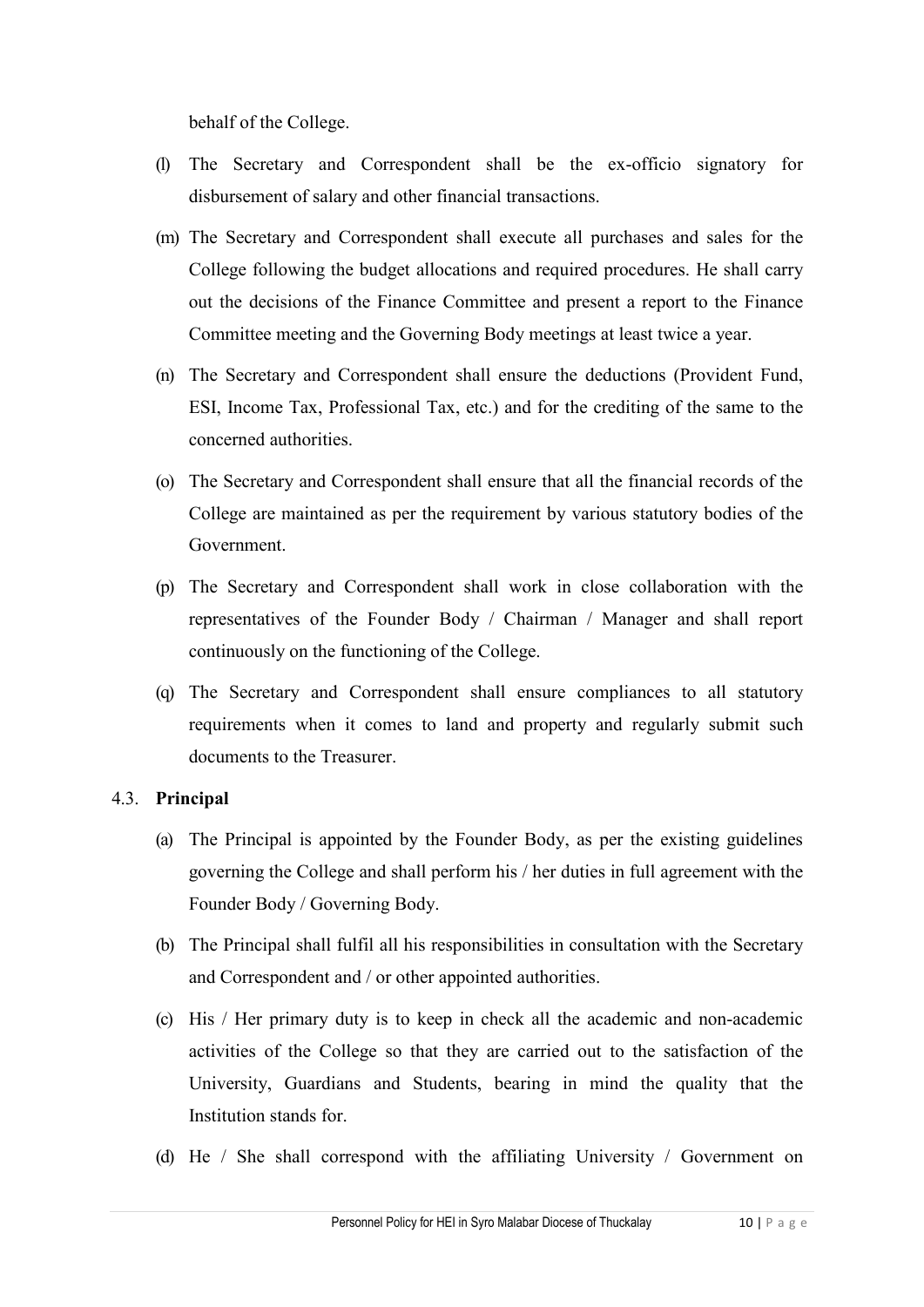academic and non-academic matters and fulfil all requirements.

- (e) He / She shall keep himself / herself in touch with educational authorities and act in liaison with others.
- (f) He / She is responsible for Associations and Committees and arrange for their regular meetings.
- (g) He / She shall convene and preside over General Academic Staff, Academic Council and Internal Quality Assurance Cell (IQAC) meetings.
- (h) He / She shall be responsible to bring to Governing Body all the intake of faculty and admissions to the College. He / She shall take care of the Internal Quality Assurance Cell (IQAC) as its Chairman to make sure of all its requirements.
- (i) He / She shall appoint members to the various committees like the Library Committee, Grievance Redressal, Anti-Ragging, Safe Environment Committee and other mandatory committees and those needed for the smooth and quality functioning of the College.
- (j) He / She shall ordinarily assign, in consultation with the Secretary and Correspondent / Director / Dean / HoDs / IQAC / Event coordinators / Academic Councils / Office Superintendent, various responsibilities as per the requirement to different members of the staff.

#### 4.4. **The Treasurer**

- (a) The Treasurer shall be responsible for the administration of the goods of the College as well as supervise all financial transactions and accounting.
- (b) The Treasurer shall ensure that all records are kept diligently and guarantee timely submission of the reports to the Government and other statutory bodies.
- (c) The Treasurer shall follow up with the Secretary and Correspondent regularity and timely compliance to various Constitutional provisions regarding financial transactions for the staff and other financial transactions.
- (d) The Treasurer shall, in consultation with the Manager and the Secretary and Correspondent, arrange for the annual budget and annual audit by external auditors and the Quarterly / Half Yearly Internal Audit.
- (e) The Treasurer shall hold in safe custody all the original land documents,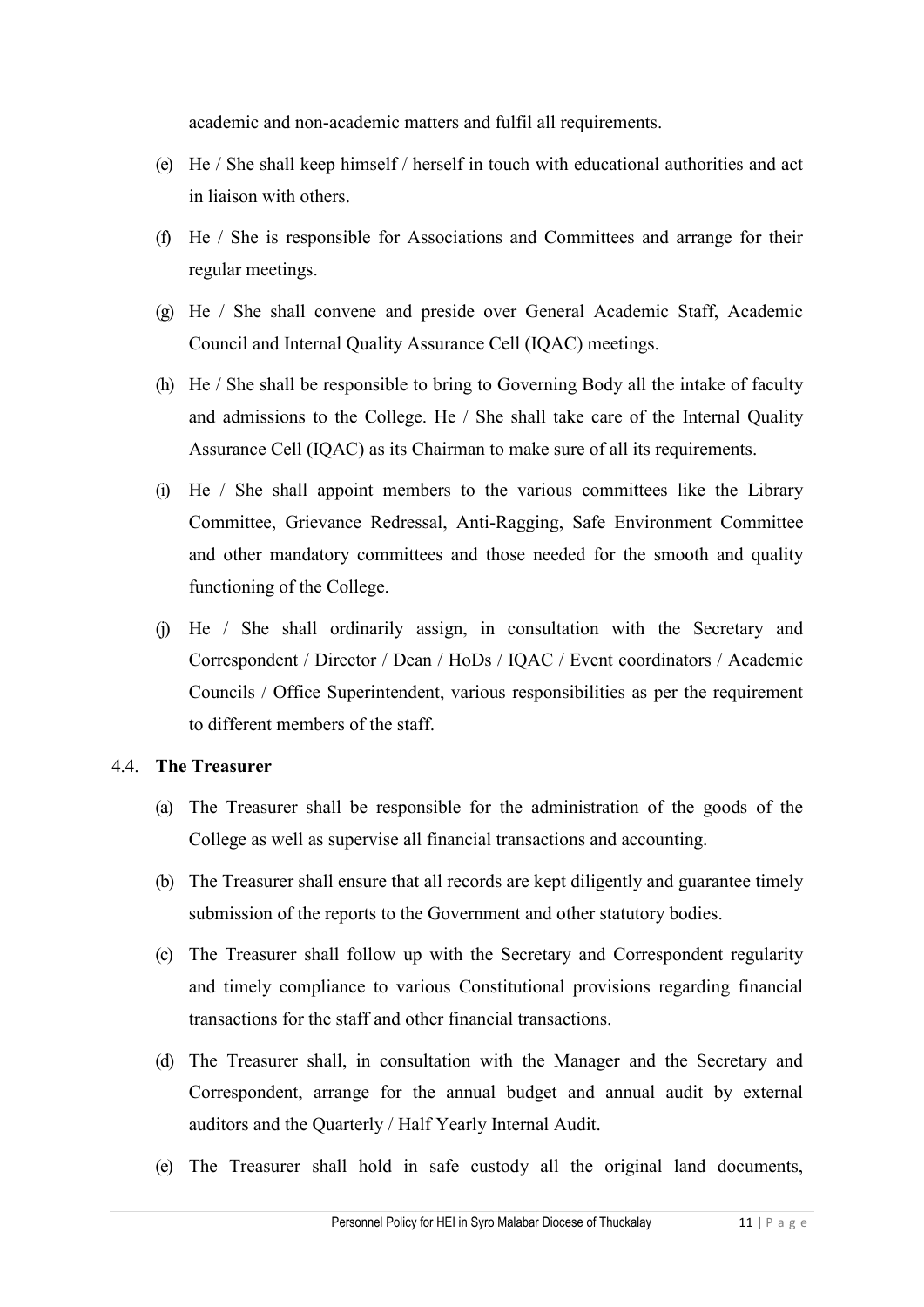agreements and documents proving various statutory compliances.

#### 4.5. **Other Members in Authority**

#### 4.3.1 **Assistant Secretary and Correspondent**

- (a) The Assistant Secretary and Correspondent works in close collaboration with the Secretary and Correspondent.
- (b) The Assistant Secretary and Correspondent helps to supervise and carry out the decisions of the Founder Body and Governing Body in the concerned campus.
- (c) The Assistant Secretary and Correspondent shall assist the Secretary and Correspondent in the appointment, promotion and detention of the Support Staff in the concerned campus.
- (d) Upon delegation, the Assistant Secretary and Correspondent shall carry out all the activities of the Secretary and Correspondent in his absence.
- (e) He shall share the above-mentioned responsibility in understanding with the Secretary and Correspondent, as and when required for the smooth, efficient and effective functioning of the College.

#### 4.3.2 **Director:**

- (a) The Director(s) shall be appointed by the Founder Body of the College, as per the requirement for the quality functioning and enhancement of the services of the College.
- (b) S/he shall ordinarily assist the Principal / Secretary and Correspondent in matters of appointments of staff members, ensuring quality in different aspects on the functioning of the College.
- (c) Separate directors may be appointed for academics, research, administration, etc.
- (d) S/he shall assist the Principal in ensuring quality academic transactions and organisation of academic and co-curricular and non-academic activities in and outside the College and supervise the administration of the College.
- (e) Specific roles may be defined at the times of appointment.

#### 4.3.3 **Dean:**

(a) The Founder Body shall be appoint Dean(s), as per the requirement for the quality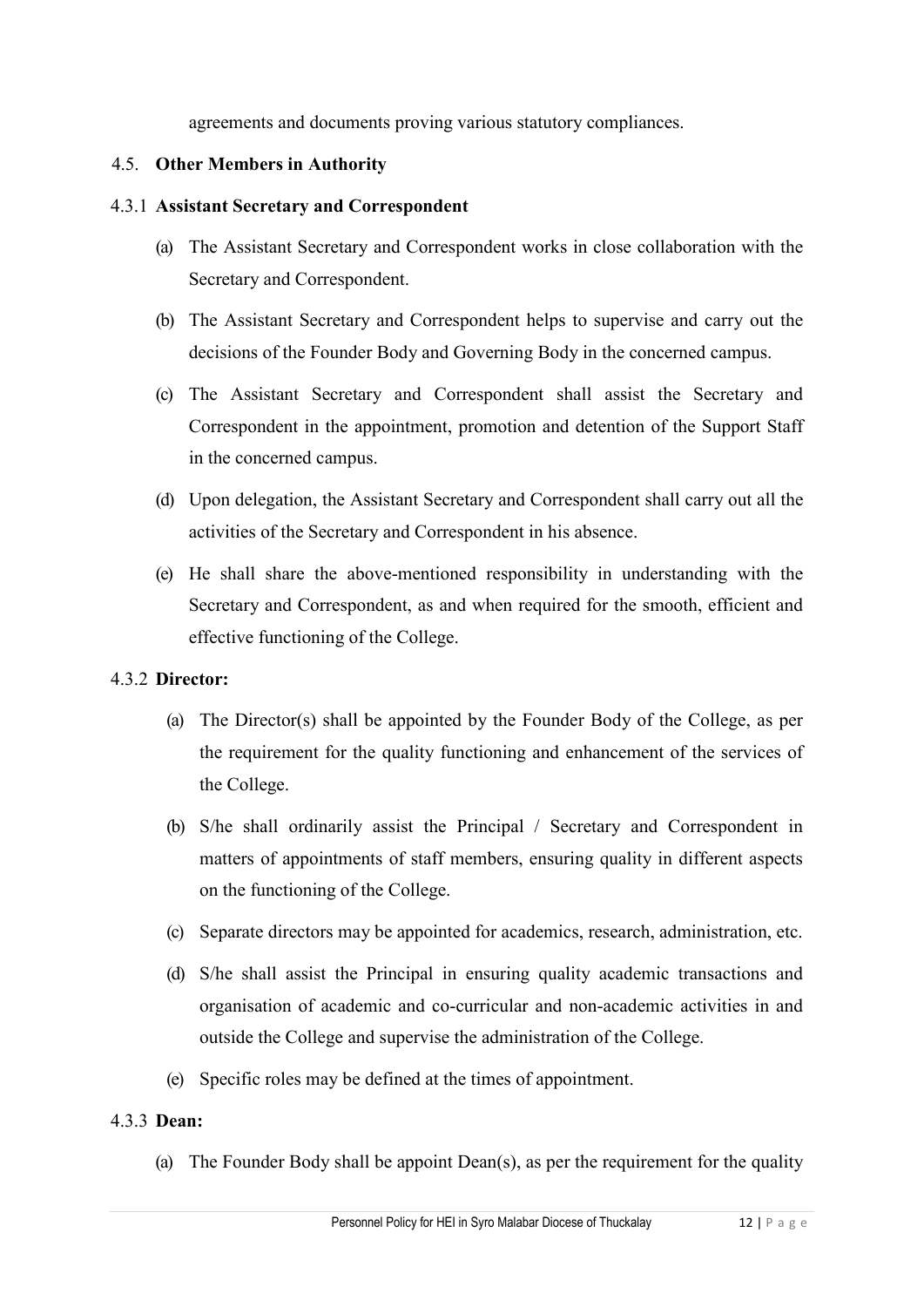functioning and enhancement of the academic services of the College.

- (b) The Dean(s) shall take care of the overall academic and disciplinary areas of the College / Cluster of Departments with the collaboration of the HoDs under the direction of the Principal.
- (c) S/he shall work closely in collaboration with the Principal / Vice Principal.
- (d) The Dean(s) will see about coherence and smooth functioning of all the academic activities of the College, keeping with the vision and mission of the College.
- 4.3.4 **Vice-Principal:** The Vice-Principal shall take the place of the Principal in his absence and shall be the official nominee for all official academic matters. Ordinarily, s/he has the following functions:
	- (a) S/he shall coordinate the academic activities of the College on a regular basis.
	- (b) S/he shall prepare and present the College calendar to the Governing Body, the Principal, for approval.
	- (c) S/he shall keep himself / herself well informed of examination requirements, educational progress and creative models of teaching and evaluation and support all the teaching staff for quality transaction of academics in the College.
	- (d) S/he shall be responsible for supervising the maintenance of all College records.
	- (e) S/he shall follow up with the regularity and work culture of the students and faculty members.
	- (f) S/he shall give monthly reports to the Principal and the Secretary and Correspondent regarding the various curricular and co-curricular activities of the College.
	- (g) S/he shall work in close collaboration with the Principal / Secretary and Correspondent to uphold unity in congruency in the various practices in the College.
	- (h) S/he shall follow up the programmes planned in the Handbook and Calendar.
	- (i) For all the activities of an external nature such as inter-college activities, university matters, s/he shall follow the directions given by the Principal.
	- (j) S/he shall convene ordinary meetings (departmental and section of the teaching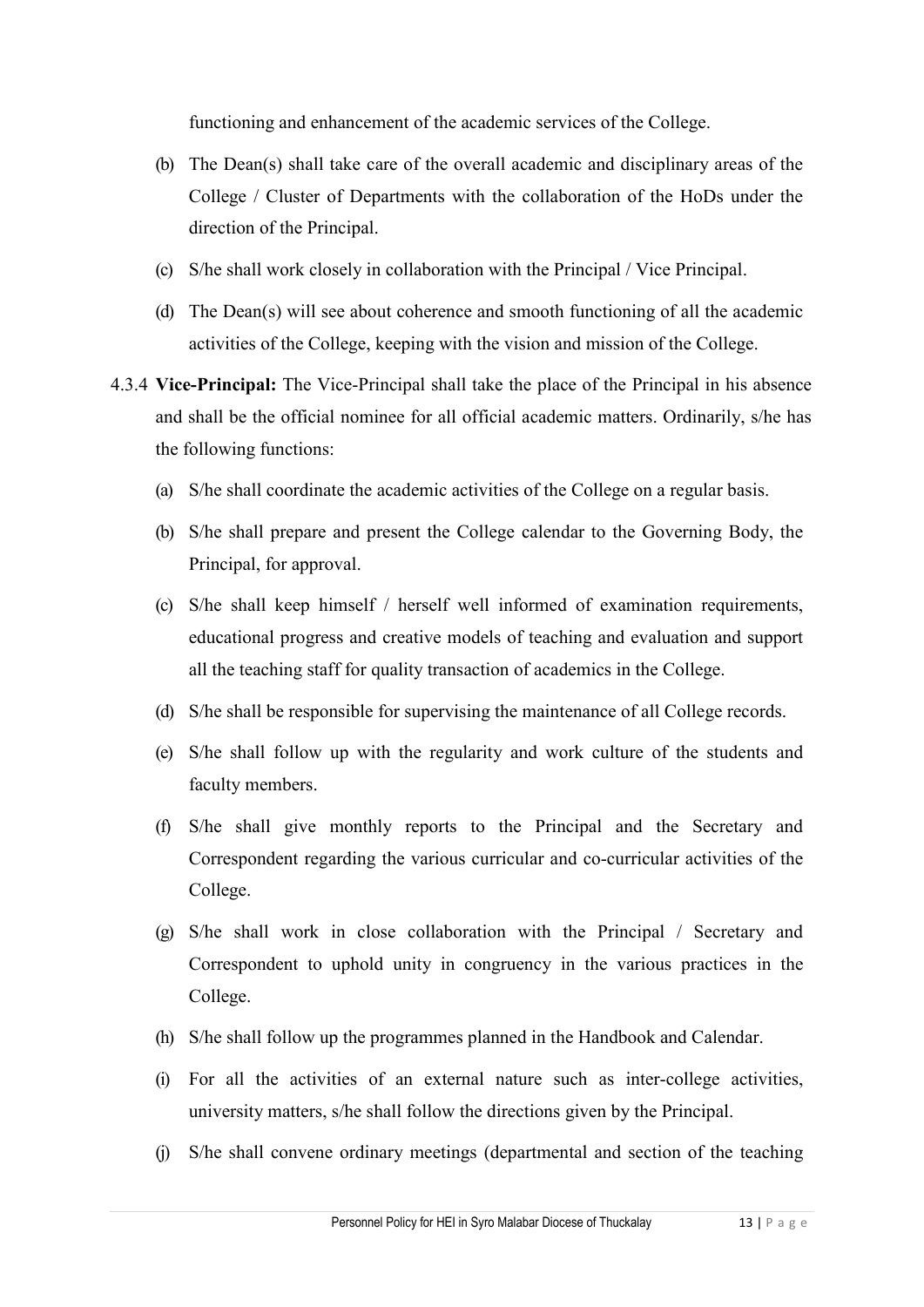and non-teaching), after permission from / consultation / discussion with the Principal, for smooth and regular performance of staff and students.

(k) In matters of serious disciplinary measures, s/he shall follow the direction given by the Principal / Secretary and Correspondent.

## 4.3.5 **Head of Department:**

- (a) The Head of the Department shall be appointed by the Governing Body of the College, on the proposal by a Committee consisting of the Manager(s), Secretary and Correspondent, the Principal, Director(s), Dean, Vice Principal and IQAC Coordinator and shall be responsible for the classes, the Teachers and activities under her / his charge.
- (b) The Head of the Department shall be responsible for all academic and other activities of the department.
- (c) All ordinary disciplinary matters in his or her department are to be dealt with by him / her in coordination with the faculty members of the department.
- (d) S/he will conduct periodic tests and examinations under the direction of the Principal / Director / Dean / Vice-Principal.
- (e) In understanding with the Principal / Director / Dean / Vice-Principal, s/he may convene meetings of the Teachers of her / his department as and when need arises.
- (f) All academic and other activities are to be undertaken through consensus after detailed discussion in the departmental meeting and procuring the approval of the Principal / Director / Dean / Vice-Principal.
- (g) The Parents and Guardians shall be contacted to give them an account of their Ward's academic / College performance.
- (h) S/he follows up the mentoring role of the students in the department and distributes works and duties to the other faculty members of the department.
- (i) S/he coordinates the academic semesterization and related exam duties.
- (j) S/he prepares documentations relating the students and all activities in the department.
- (k) S/he plans, raises resources, organizes conferences, seminars, workshops and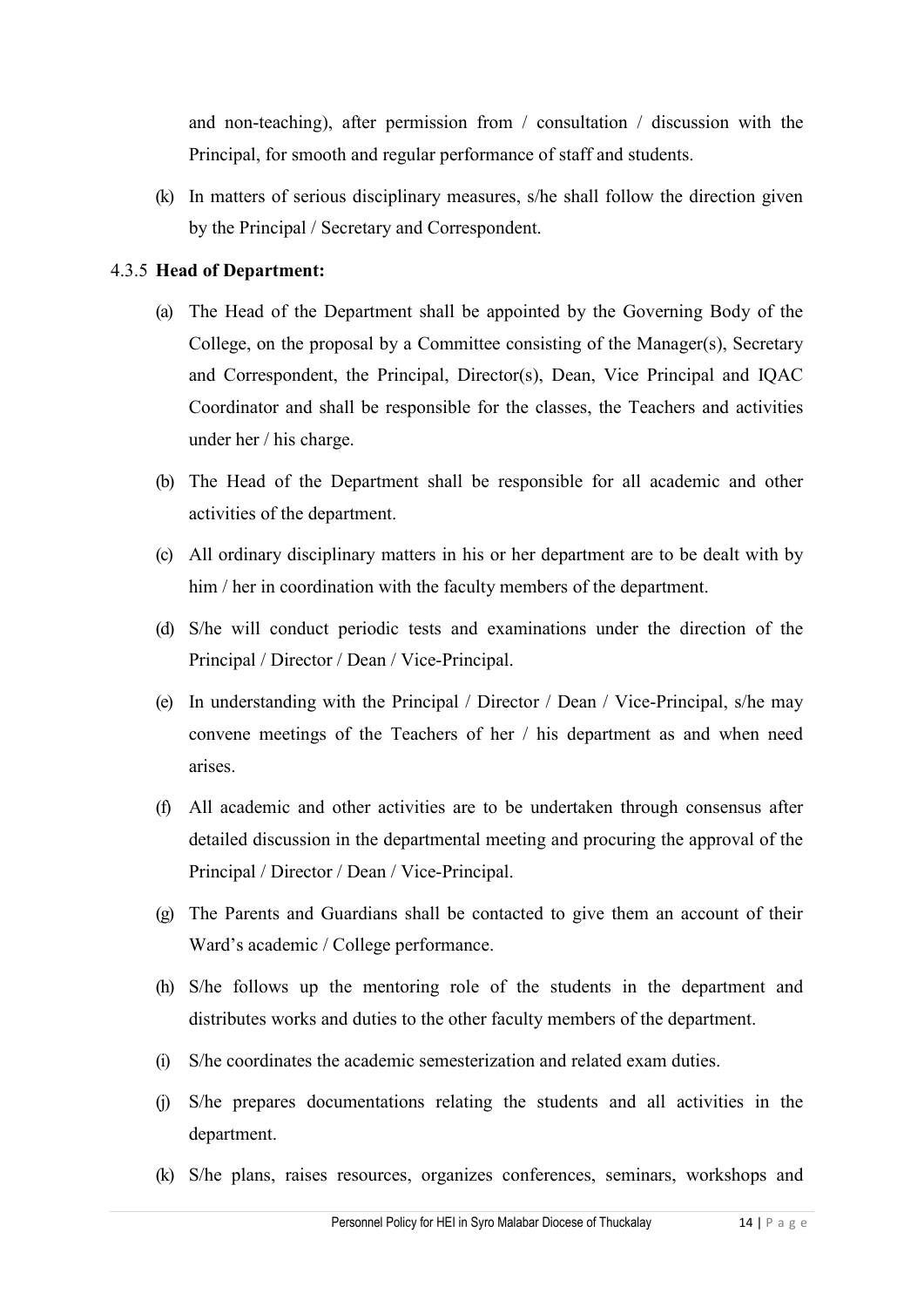other academic activities in consultation with the Principal / Director / Dean / Vice-Principal.

- (l) S/he collaborates with other Heads of Departments for the common programmes of the College.
- (m) S/he looks after the departmental library and ensures access to study materials and resources. S/he shall give timely updates on syllabus, Handbook & Calendar and quarterly report to the Principal / Director / Dean / Vice-Principal.
- (n) S/he takes charge of the assets in the department and those of the College and ensures effective use and safe custody of the same.

## 4.3.6 **IQAC Coordinator:**

- (a) The IQAC Coordinator shall be appointed by the Governing Body of the College, on the proposal by a Committee consisting of the Secretary and Correspondent, the Principal, Director, Dean and Vice Principal and shall be responsible for leading the quality aspects of the College.
- (b) The Internal Quality Assurance Cell shall have an office and the Coordinator shall function in collaboration with the Principal, who is the chairman of the Internal Quality Assurance Cell (IQAC).
- (c) S/he shall organise various audits (internal and external) to maintain quality in all the departments with their different activities.
- (d) The Coordinator, with the collaboration of members, shall ensure to monitor all activities and document the records in the Office of the Internal Quality Assurance Cell (IQAC).
- (e) The Coordinator shall follow up on all the evaluations conducted in the Institution for academic or non-academic activities.
- (f) The Coordinator shall make continuous efforts and organise activities to improve the quality of service offered in the Institution.
- (g) Regular meetings of Internal Quality Assurance Cell (IQAC) are to be organised by the Coordinator ensuring the presence of all the members.
- (h) The Coordinator shall be responsible for all NAAC related compliances.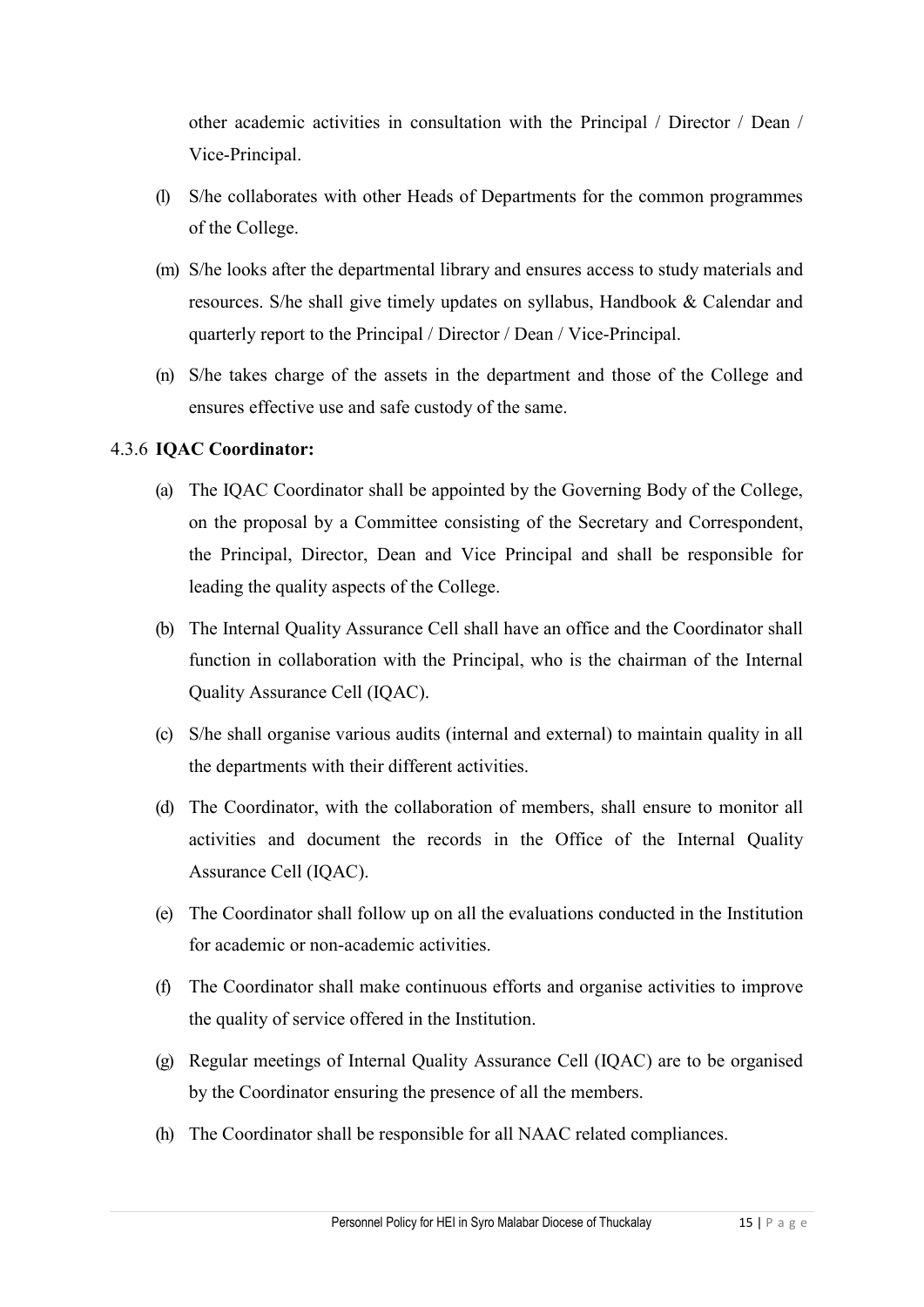#### 4.3.7 **Librarian(s):**

- (a) The Librarian(s) shall follow up the library norms to make sure that the library becomes a student-friendly and faculty-friendly place for learning.
- (b) S/he shall ensure to maintain the decorum and the rules of the Library and the Digital Library at all times and shall look after the assets of the College in the Library.
- (c) All the book / journal orders are to be placed through the Librarian(s) and s/he will see that the ordered books have arrived, are catalogued and are stacked.
- (d) S/he shall follow up Departmental libraries and records.
- (e) S/he shall carry out the yearly stock verification.
- (f) S/he shall maintain the digitisation of all records and updating of software in consultation with Secretary and Correspondent / Principal / Director / Dean / Vice Principal.
- (g) S/he shall provide quarterly / half yearly feedback to the Secretary and Correspondent / Principal / Director / Dean / Vice Principal.

#### 4.3.8 **Office Superintendent:**

- (a) The Founder Body shall appoint an Office Superintendent (OS) for the smooth administration of the College.
- (b) S/he shall supervise the office and accounts staff and guarantee timely completion of tasks.
- (c) S/he shall be the custodian of all staff / student records and profile and timely services to the staff and students.
- (d) S/he shall be responsible for the official email of the College and matters are importance are immediately brought to the notice of the Secretary and Correspondent / Principal / Director / Dean / Vice Principal / Heads of Departments / IQAC Coordinator and other officials of the College.
- (e) S/he shall function in continuous collaboration with the Secretary and Correspondent / Principal / Director / Dean / Vice Principal / Heads of Departments / IQAC Coordinator and other officials of the College to ensure administrative effectiveness.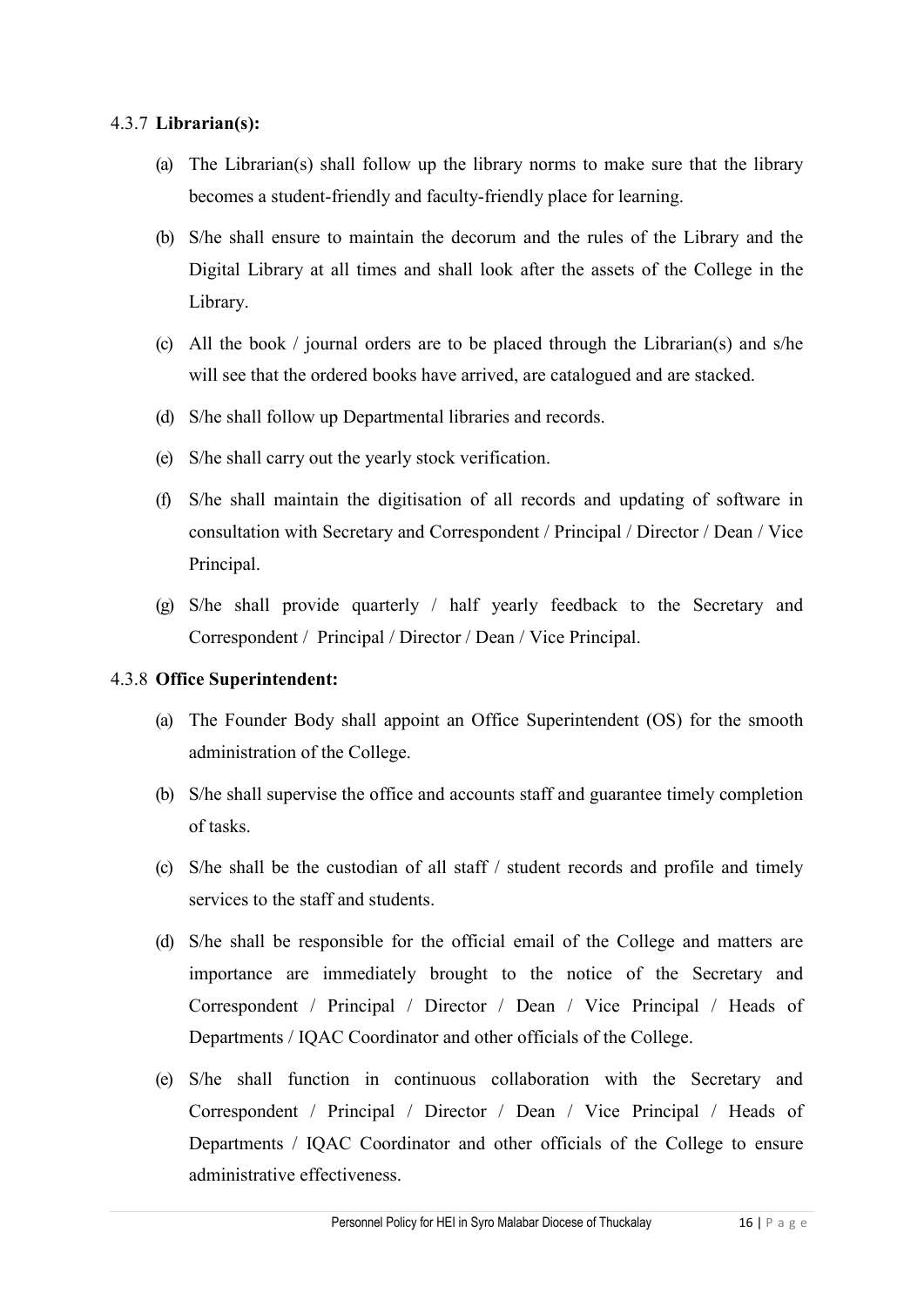- (f) S/he shall maintain the decorum in the College office and shall ensure to provide timely and best of administrative services to the students, parents / guardians and general public.
- (g) S/he shall be responsible for all compliance of various statutory requirements that the College is obliged to.
- (h) S/he shall prepare and present documents to the Government / affiliating University / other agencies in compliance to various requirements.
- (i) S/he shall keep records and assets of the College in safe custody maintaining the required confidentiality.

## 4.3.9 **Public Relations Officer:**

- (a) The Founder Body shall appoint a Public Relations Officer (PRO) for the College and s/he shall ensure that the image of the College is maintained and enhanced from time to time.
- (b) S/he shall act as the liaison officer between the College and the general public with regard to the quality enhancement of the College.
- (c) S/he shall provide quality feedback on the various academic and co-academic activities in the College.
- (d) S/he shall ensure to meet people and learn their grievances and take up with the appropriate authorities in the College for redressal.
- (e) S/he shall advertise the College on a continuous basis to keep the public aware of the courses offered, quality aspects and services of the College. S/he shall keep collect all records of publications of College, news and advertisements.
- (f) S/he shall keep records of the College in safe custody maintaining the required confidentiality.
- (g) S/he shall report regularly to the Secretary and Correspondent / Principal / Director / Dean / Vice Principal.

## 4.3.10 **Campus Care Manager:**

(a) The Founder Body shall appoint a Campus Care Manager (CCM) for the College and s/he shall be responsible for the support services for the quality functioning of College.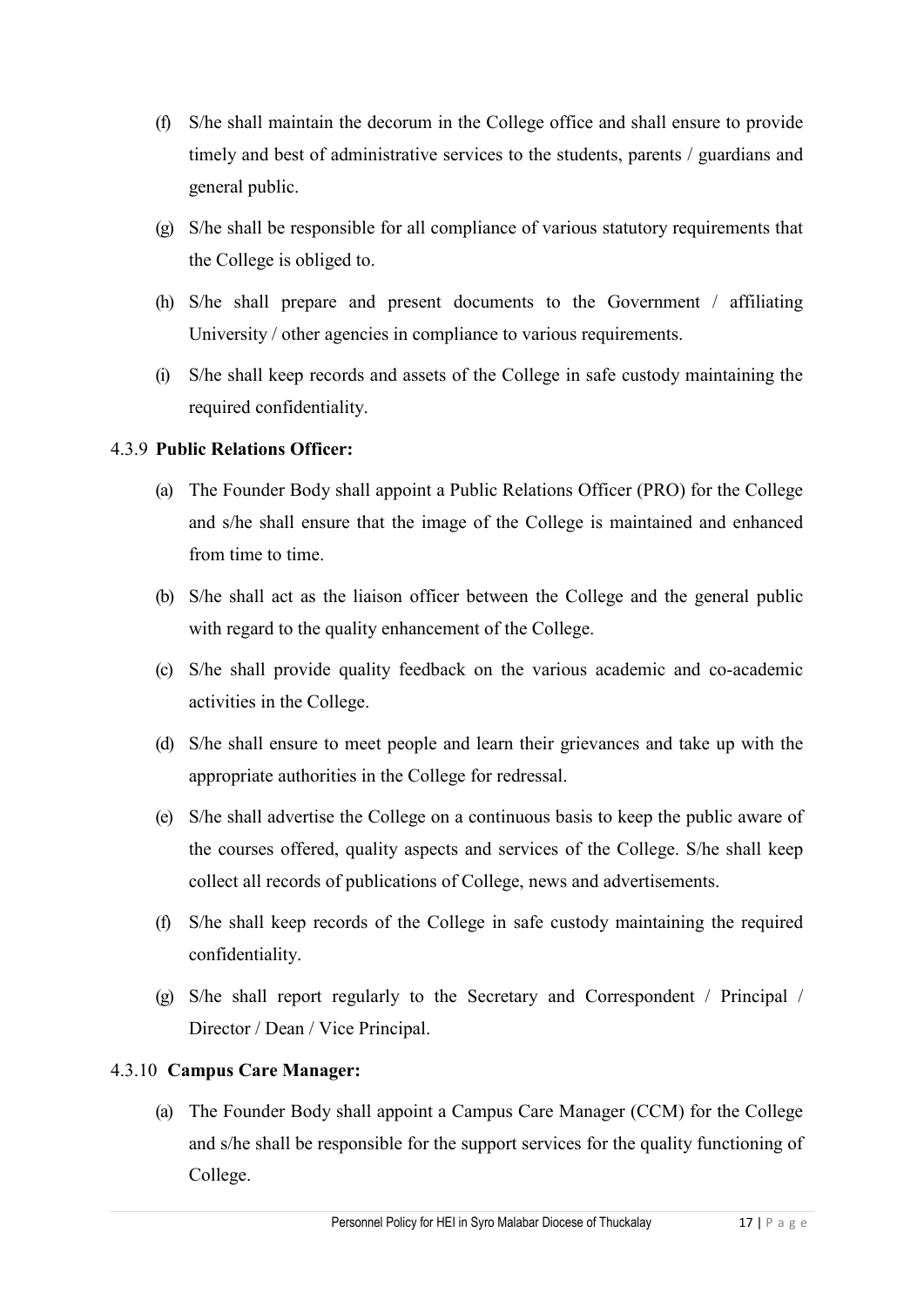- (b) S/he shall function under the direction of the Secretary and Correspondent / the Assistant Secretary and Correspondent / Principal / Vice Principal and shall report regularly to them.
- (c) S/he shall manage and direct the support staff (Grade IV), electrician, plumber, drivers, watchmen, gardeners and others who are the staff to ensure quality support services to the College.
- (d) S/he shall be responsible for the procurements and purchases and for keeping the records of stock and usage.
- (e) S/he shall look after the safety of all the assets of the College. S/he needs to undertake regular audit of all equipments and fittings to ensure the College follows safety norms.
- (f) S/he is to ensure the maintenance of different stock records by concerned persons and produce the same from time to time to the Secretary and Correspondent / Principal.

#### **5. EMPLOYEES' STATUS AND CLASSIFICATION**

All the employees of the Institution need to have undergone an orientation programme to be aware of the Institutional culture which is very unique, being an Institution established and run by the Syro Malabar Diocese of Thuckalay. The employees need to attend orientation programmes preferably prior to their permanent appointment. These courses may be organized in-house or elsewhere by the Founder Body. This will consist of knowing a brief history of the Founder Body, the College and its Vision and Mission and knowledge of System of Education and general information on quality instruction systems in Higher Education by imparting knowledge that is lifeoriented and market-oriented.

All the staff members are to uphold the Vision and Mission of the Institution and impart the same values to the students. The College and its surrounding shall remain a non-smoking and non-tobacco / non-alcohol / non-drug area. The Institution ensures Safe Environment for all stakeholders and all who enter into the campus taking care to protect everyone from any sort of harm, physical or mental. Anyone found deviating from the same may be terminated from his / her services**.**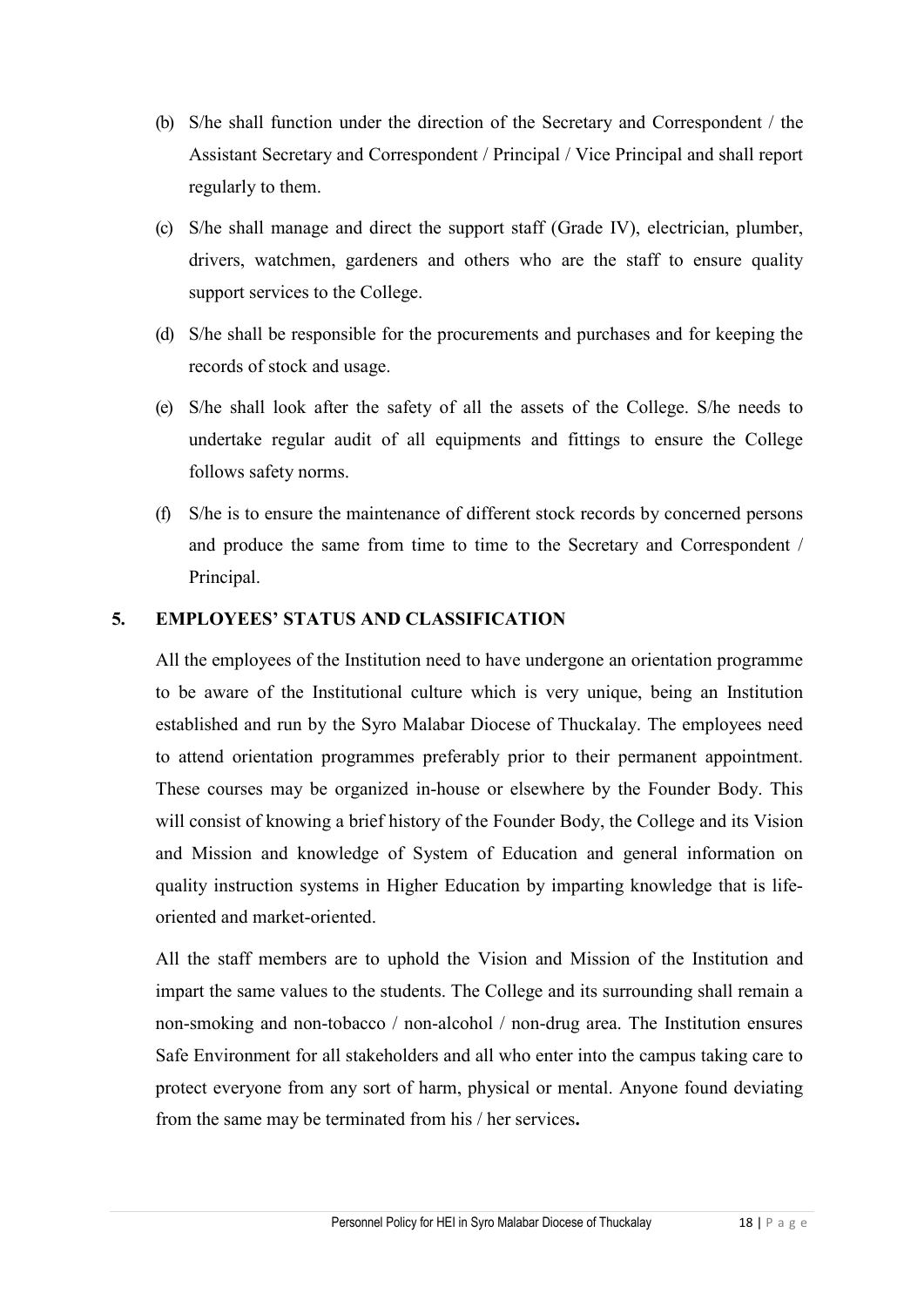#### 5.1. **Temporary / Part-time Employees on contract**

- 5.1.1 A Temporary Employee is one who is appointed for a limited period of time for a post which is temporary in nature. They may be part-time teaching / non-teaching staff.
- 5.1.2 The job description for this category will be the same as for similar posts in the category of employees in which s/he is, unless otherwise specified, in the letter of appointment.
- 5.1.3 Temporary employees may not be entitled to regular monthly salaries and allowances as applicable to the employees. In the case of teaching staff, they shall be remunerated as per the number of lectures undertaken or the minimum salary as per the terms of appointment. An agreement shall be made prior to their engagement in the Institution and upon entering such agreement and employment, the said employees shall be bound by the terms thereof and also this policy.
- 5.1.4 They will not be entitled to leave benefits except those days in which the College has an official holiday. Any leave taken by them will be adjusted with their monthly remuneration (30 days divided by the contract amount).
- 5.1.5 Those in the contract may join the College on probation if the management finds him / her fit for the Institution with a fresh application for appointment.
- 5.1.6 Ordinarily, the contract is for 11 months. However, specified projects / purpose can have contracts for the duration of the project.
- 5.1.7 They will be paid a consolidated sum on a monthly basis without any other benefits as per agreement at the time of joining.

#### 5.2. **Employees on Probation**

- 5.2.1 An Employee on Probation is one who is appointed for a period of time on probation to a post or vacancy that is permanent in nature.
- 5.2.2 The probation starts only if the employee is eligible for the post they are applying for, failing which he or she may continue on contract. The organisation may terminate the employees on probation either at the end of one year with one month notice or at the end of the second year with a month's notice or as per the terms of appointment.
- 5.2.3 The probation period is normally one year. The Governing Body may extend this period for another year with stated reasons. Notice of extension of probation /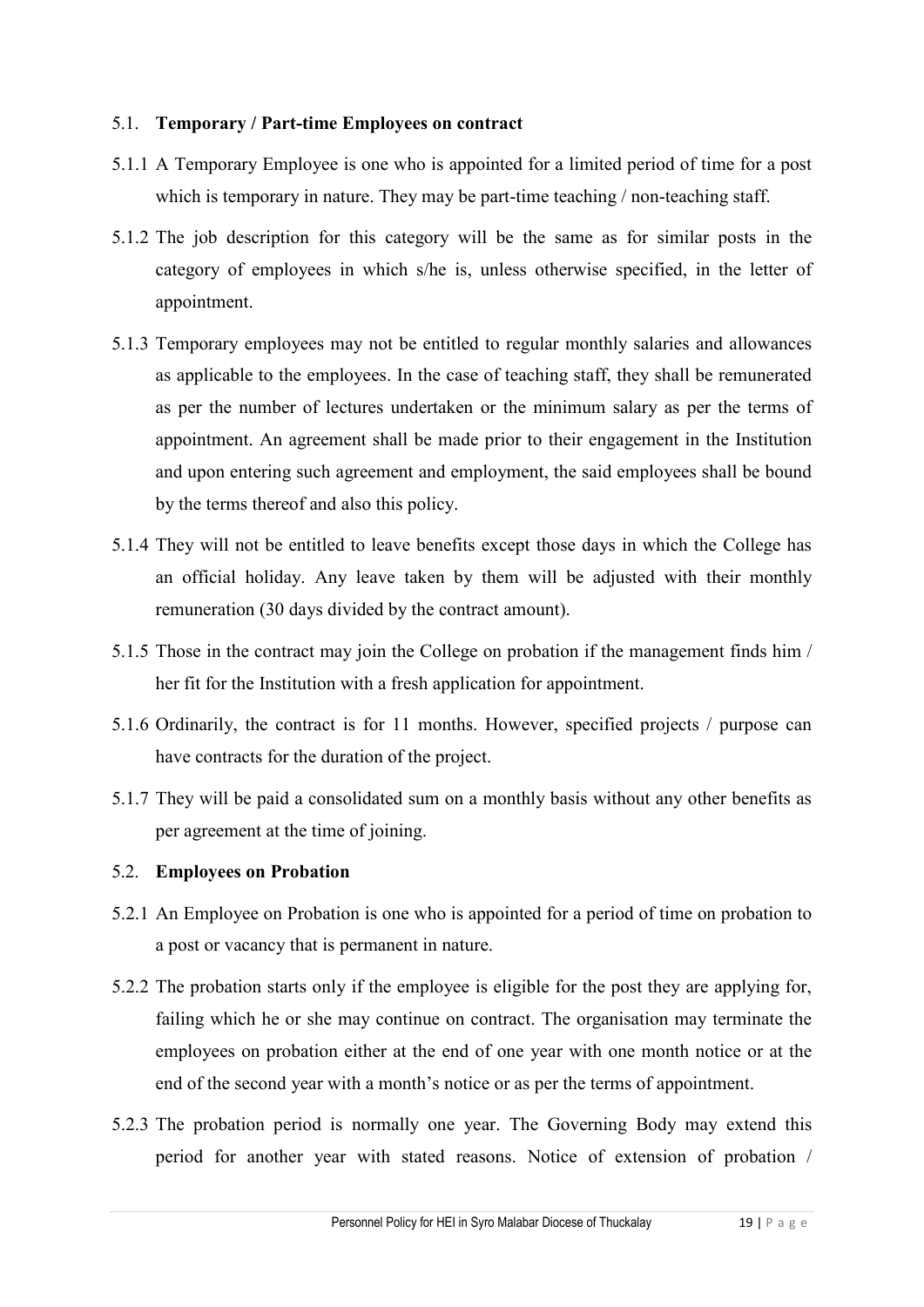termination will be given to the employee in writing, one month before the end of the probationary period. However, the employee cannot take for granted the continuity / confirmation of service unless and until it is given in writing by the Secretary and Correspondent on behalf of the Governing Body.

5.2.4 All probationary employees shall enjoy only medical leave and casual leave benefits and any other compulsory calendar leave.

#### 5.3. **Permanent Employees**

- 5.3.1 A Permanent Employee is one who is confirmed as a permanent employee after satisfactory completion of the probationary period.
- 5.3.2 This confirmation is to be done in writing. A formal agreement is to be drawn up between the College, represented by the Secretary and Correspondent on behalf of the Governing Body and the employee concerned.
- 5.3.3 The acceptance of the agreement constitutes also an acceptance of the philosophy and objectives of the College along with its personnel policy and service conditions.
- 5.3.4 All conditions and benefits listed in this policy are primarily applicable to the permanent employees unless their nature indicates otherwise.
- 5.3.5 A permanent employee may be asked to discontinue his / her service as per the terms of appointment as a permanent employee of the Institution.
- 5.3.6 As the employee is free to leave the institution as per conditions mentioned above the Institution is free to terminate an employee following the above clause.
- 5.3.7 Regular performance assessment will be made for every employee. Poor performance can lead to termination as their primary task is to take care of students' welfare and progress.
- 5.3.8 All the publication activities of the employee will be monitored by the research and publication committee of the College. The employees are required to update the authorities on all publication activities, prior and post publication.

#### 5.4. **Substitute Employees**

- 5.4.1 Substitute employees are those engaged in place of other employees for a particular period of time.
- 5.4.2 The payment will be calculated according to the category and qualification of the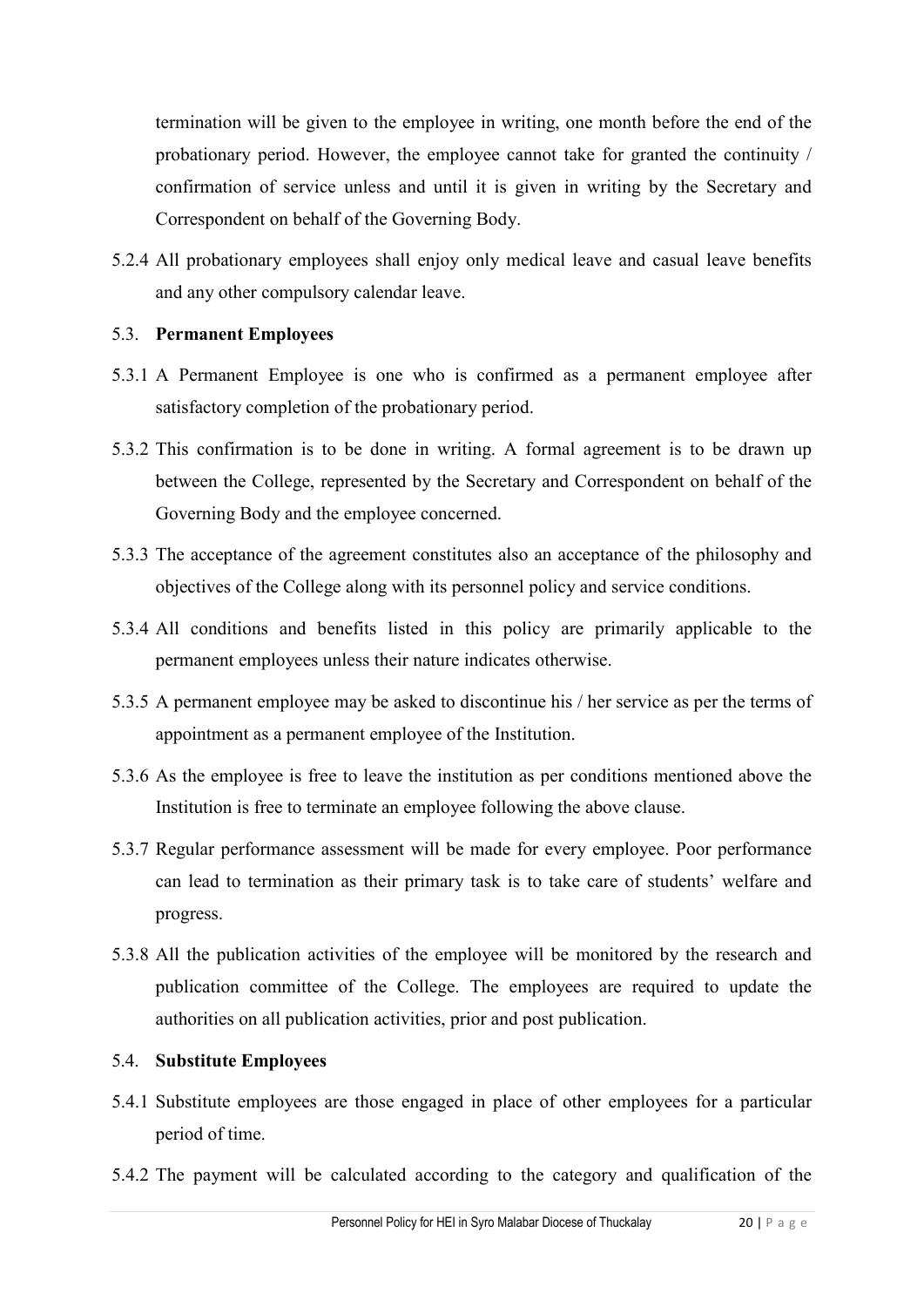employee and a lump sum will be paid according to the number of days the employee has worked or the lectures undertaken in case of teaching staff.

- 5.4.3 All dues will be paid on the last day of work or at the time of payment of salaries.
- 5.4.4 They will not be part of College activities except taking the allotted classes and participating in the daily academic and activities within the College. Any other activity with details of hours and payment will be offered as and when needed.

## 5.5. **Superannuation Collaborators**

- 5.5.1 Any person who has retired from different fields may join the College as per their specialisations.
- 5.5.2 They will be offered a consolidated sum as an honorarium on a weekly / monthly / annual basis or as per agreement / annual renewal of the contract.
- 5.5.3 They do not come under the purview of regular employees.
- 5.5.4 The regular procedures of application, submission of documents / credentials and appointment will be followed.
- 5.5.5 They may leave the Institution on their personal reasons at any time / the Institution may ask them to discontinue their services at any time. Either party is not bound to give reasons nor pay any compensation or the terms of appointment need to be adhered to, depending on the category of the employee.

## 5.6. **Special Appointments:**

The College may make a special appointment for candidates awaiting the minimum required qualification in the concerned subject / department for a particular period of time, with certain conditions. In the event the candidate failing to get the minimum required qualification within the stipulated time, the said appointment shall stand terminated, without any mandatory notice period from the part of the College. However, if the employee leaves on his / her own, s/he will have to fulfill the terms of appointment.

## **6. CATEGORIES OF STAFF**

## 6.1. **Academic Staff**

6.1.1 The Academic staffs include all the faculty members involved in teaching including the Librarian and faculty in-charge of physical education. This will also include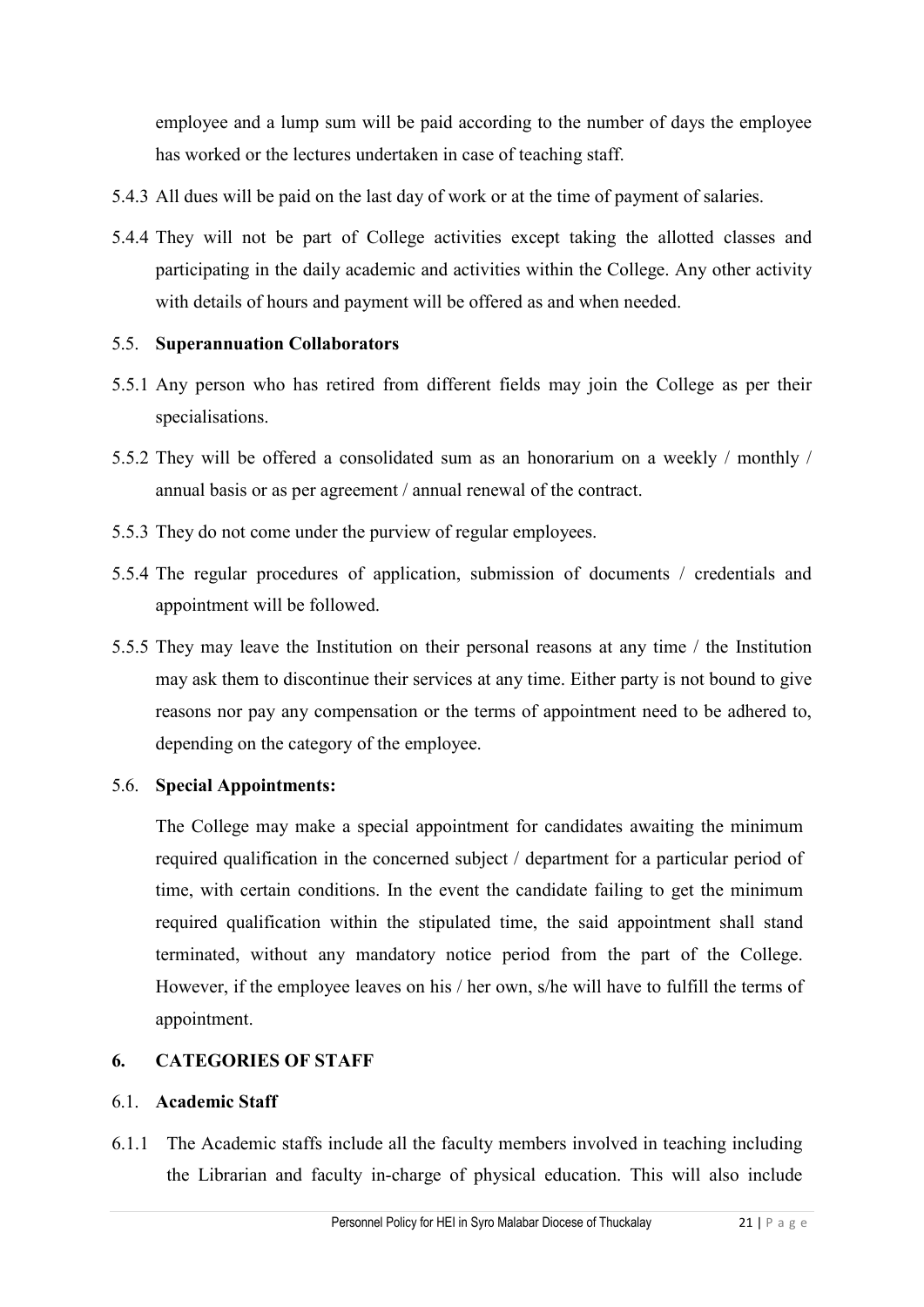lecturers / professors who may be not qualified as special appointments for a restricted period of time.

- 6.1.2 The faculty members shall work for 6 days having 90 instruction days in a semester and other working days as per the requirement in the College. The faculty needs to be present in the College from 9:00 AM to 4:30 PM all working days.
- 6.1.3 The Faculty in the different departments shall prepare the students for the examinations prescribed by the affiliating authority, according to the prescribed syllabus. They shall follow the rules and regulations of the respective departments regarding curriculum, working hours / days and holidays.
- 6.1.4 Besides professional competence and effective classroom management, the faculty is expected to be an example to the students by his / her life, in keeping with the ideals of the system of education promoted by the Syro Malabar Diocese of Thuckalay. S/he shall constantly update with reading material and other resources.
- 6.1.5 Faculty members will show great diligence in the preparation of their class, in the delivery of the lessons, and the correction of assignments given.
- 6.1.6 They will be responsible for the setting of question-papers and the custody and marking of answer scripts, with great diligence.
- 6.1.7 They will be responsible for the proper keeping of the necessary records of the attendance of students and their progress. The matter shall be reported to the students and their guardians on a regular basis.
- 6.1.8 Faculty members are expected to take part in the co-curricular and other educational activities of the students by encouraging them and guiding them.
- 6.1.9 They are required to attend meetings, seminars, up-dating courses or in-service training organised by the College or for which they are nominated by the College to attend in any other institution.
- 6.1.10 They may be asked to be present even on non-working days or in other Colleges in connection with College-related activities or to accompany the students.
- 6.1.11 A faculty shall not take private tuition for the students of the same College. If anyone is found to be a defaulter, he / she may be terminated from service.
- 6.1.12 Faculty members should always uphold the name, ethos and esteem of the College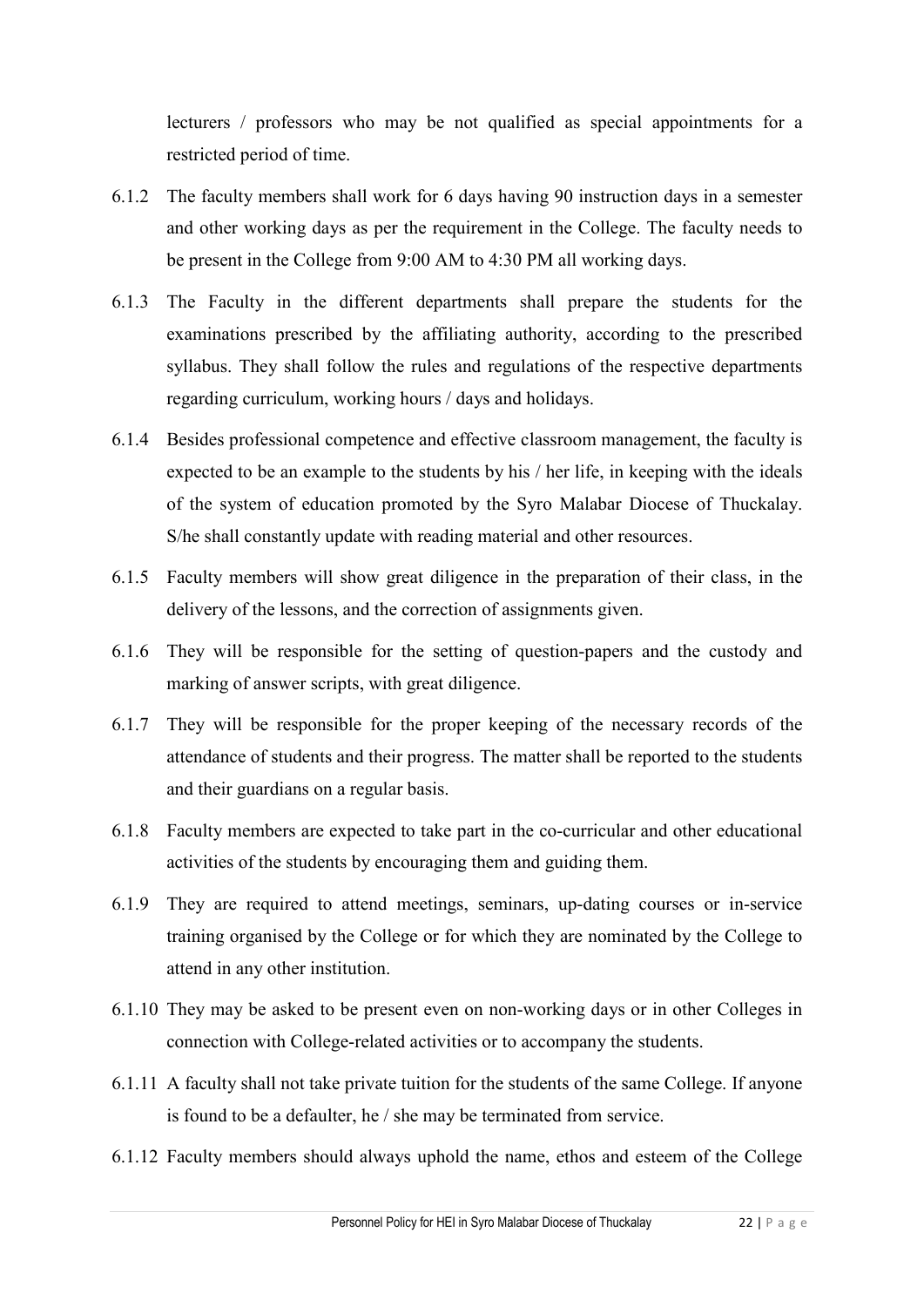and of his / her colleagues. They are bound by confidentiality and secrecy on matters concerning the College and its members.

- 6.1.13 On days marked compulsory attendance for seminars, workshops, faculty development programme or any other programmes of the College, the absence will lead to a deduction in remuneration. An exception can be made in case of medical ill-health of the faculty and the same is informed with proper supporting documents.
- 6.1.14 Designation of the Academic Staff shall be as provided by the UGC. The current designations are:
	- (a) Professor
	- (b) Associate Professor
	- (c) Assistant Professor

## 6.2. **Office and Clerical Staff**

- 6.2.1 Office and clerical staff have the responsibility of taking care of all the documentation, correspondence and public relation related activities. They are expected to maintain the image of the College in their dealings with the teachers, students and people visiting the College.
- 6.2.2 They need to be cordial and available to students, faculty members, parents and all those who are in any way associated with the institution.
- 6.2.3 They are duty-bound to respect confidentiality and not to give any information they possess to any unauthorised person, inside or outside the College. Any infringement in this matter, if proved, shall call for the dismissal of the person concerned.
- 6.2.4 The staff members need to go beyond office hours during examinations, admissions and other college activities.
- 6.2.5 They are eligible for leave on Sunday/one day per week, 12 casual leaves which need prior approval and 15 medical leaves. Any leave beyond the leave will be with deduction of pay.
- 6.2.6 On a regular basis, the working hours shall be from 9:00 AM to 5:00 PM with a lunch break. It is working for office staff, even when academic holidays are declared for faculty and students.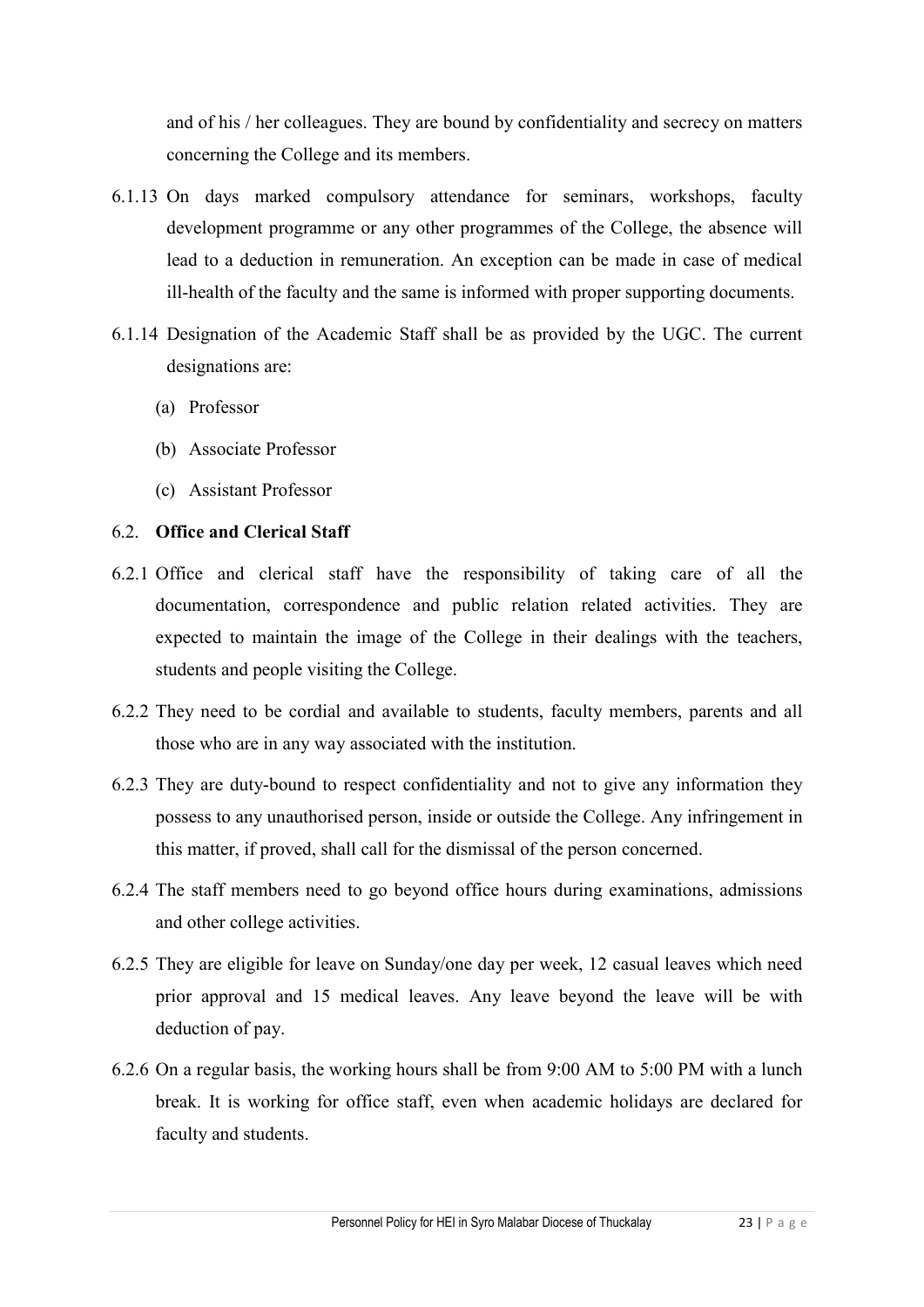#### 6.3. **Supportive Staff (Non-Academic Staff)**

- 6.3.1 These include accompanist, library and laboratory attendants, drivers, gardeners, peons, sweepers and other maintenance personnel. They form an integral part of the College and contribute towards the efficiency of the College-work by their regular, quality and watchful service.
- 6.3.2 They will be bound by the general rules and the ones stated in 6.2.

#### **7. APPOINTMENT**

- 7.1. The appointing authority for all categories of employees is the Secretary and Correspondent, on behalf of the Governing Body.
- 7.2. No one may consider himself / herself as an employee of the College unless s/he has been issued the appointment letter duly signed by the Secretary and Correspondent.
- 7.3. The date of appointment given on the letter of appointment will be the date considered for all subsequent requirements.
- 7.4. Besides one's own application, the applicant must fill in forms supplied by the College with all the details that apply to him / her. The person is duty-bound to inform details of prior engagement and submit the needed clearances.
- 7.5. If the particulars given in the application are found to be false, the appointment may be declared invalid.
- 7.6. The date of birth recorded on the application form and supported by a proper certificate (Birth Certificate, Education Board's, and College Leaving Certificate) cannot be altered and no affidavit will be accepted.
- 7.7. A change of address, telephone / mobile number or other particulars must be intimated. If the change of address is not intimated, any communication sent in the given address will be considered sufficient as notice.
- 7.8. Once appointed to the College, a permanent employee or an employee on probation cannot hold or take up another job without the knowledge of the College Authorities. The College encourages PhD and/or further studies. An application for such studies is to be submitted to the appointing authority.
- 7.9. An employee of the College cannot use College address or telephone numbers or the status of being a College staff for any business purposes or contacts other than what is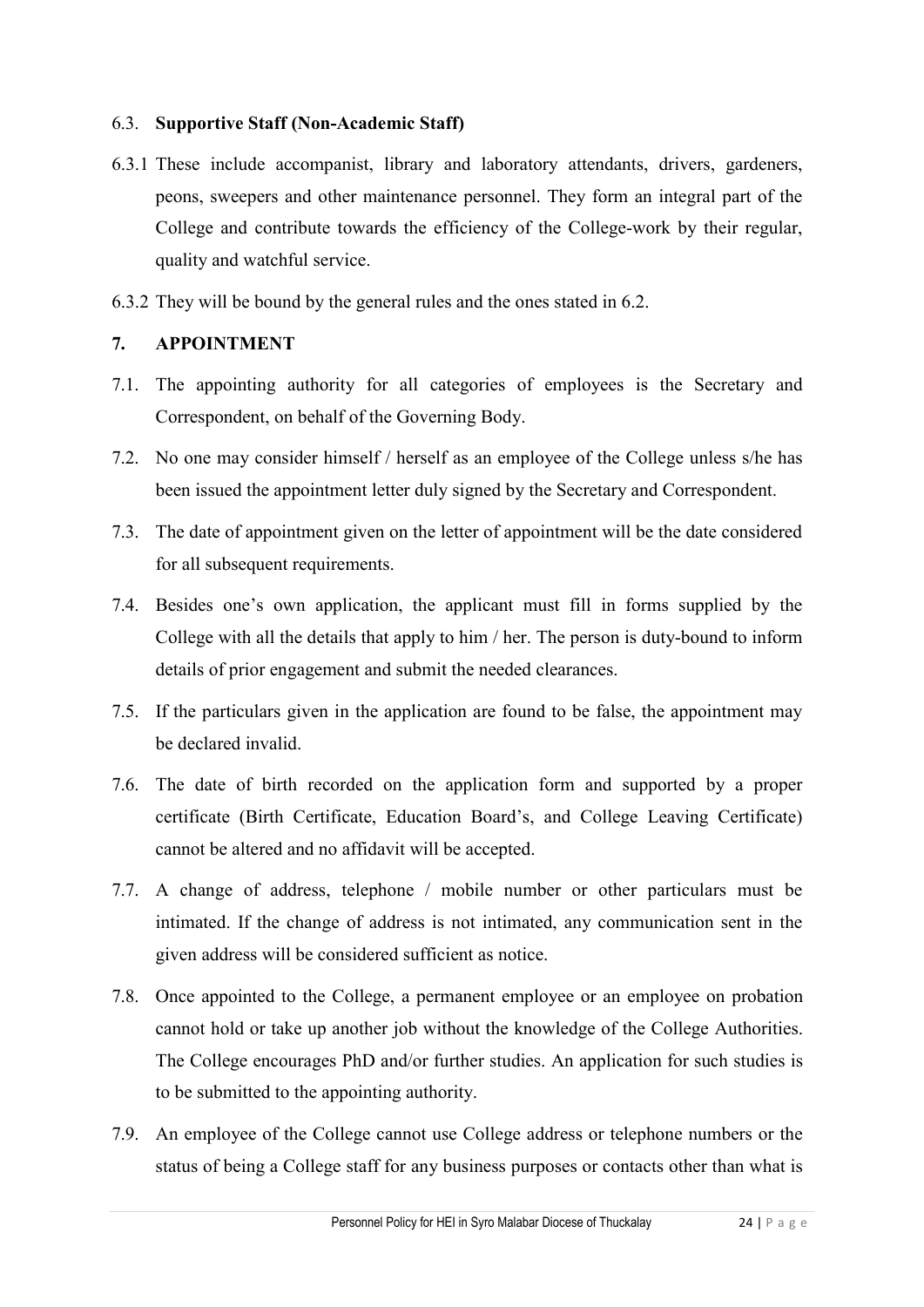relating to the College.

#### **8. WORK CULTURE**

The work culture shall be cultivated by the spirit of the Catholic Church as directed and guided by the Founder Body. It shall be the guiding principle in all personal and professional relationships with students. The staff members shall make a genuine effort to maintain a friendly rapport with students. All the activities shall be in an atmosphere of friendship, cordiality and warmth without affecting the quality of performance. All the faculty members are expected to be present for the assembly / prayer, to be present with their students and also to get to know the information and communications.

#### 8.1. **Job Description**

- 8.1.1 Each category of employment has its own job description which is fixed by the department concerned.
- 8.1.2 The Secretary and Correspondent / Principal / Director / Dean / Vice-Principal or the Head of the Department concerned has the right to ask each one to perform duties that are in keeping with the category in which one is employed.
- 8.1.3 While no one is to be asked to do jobs not in consonance with his / her appointment a great deal of co-operation and mutual assistance is expected of all for the wellbeing of the Institution.

#### 8.2. **Working Hours**

- 8.2.1 Working hours for the academic staff will be as per College hours prescribed in the College Calendar and Handbook. It is expected that every member be in the College at least 30 minutes before the beginning of academic hours and 30 minutes after the students leave the campus. In addition, the office staff are to be present in the College at least one hour after the students leave the campus and support staff need to be present at 8:00 AM on every working day and leave only after completion of all works, after duly informing the supervising officer.
- 8.2.2 Working days for all staff is Monday to Saturday.
- 8.2.3 To suit the smooth and routine running of the College, and because of the specific nature of the work, individual working hours may be fixed for certain categories of employees. These timing will be indicated in the letter of appointment or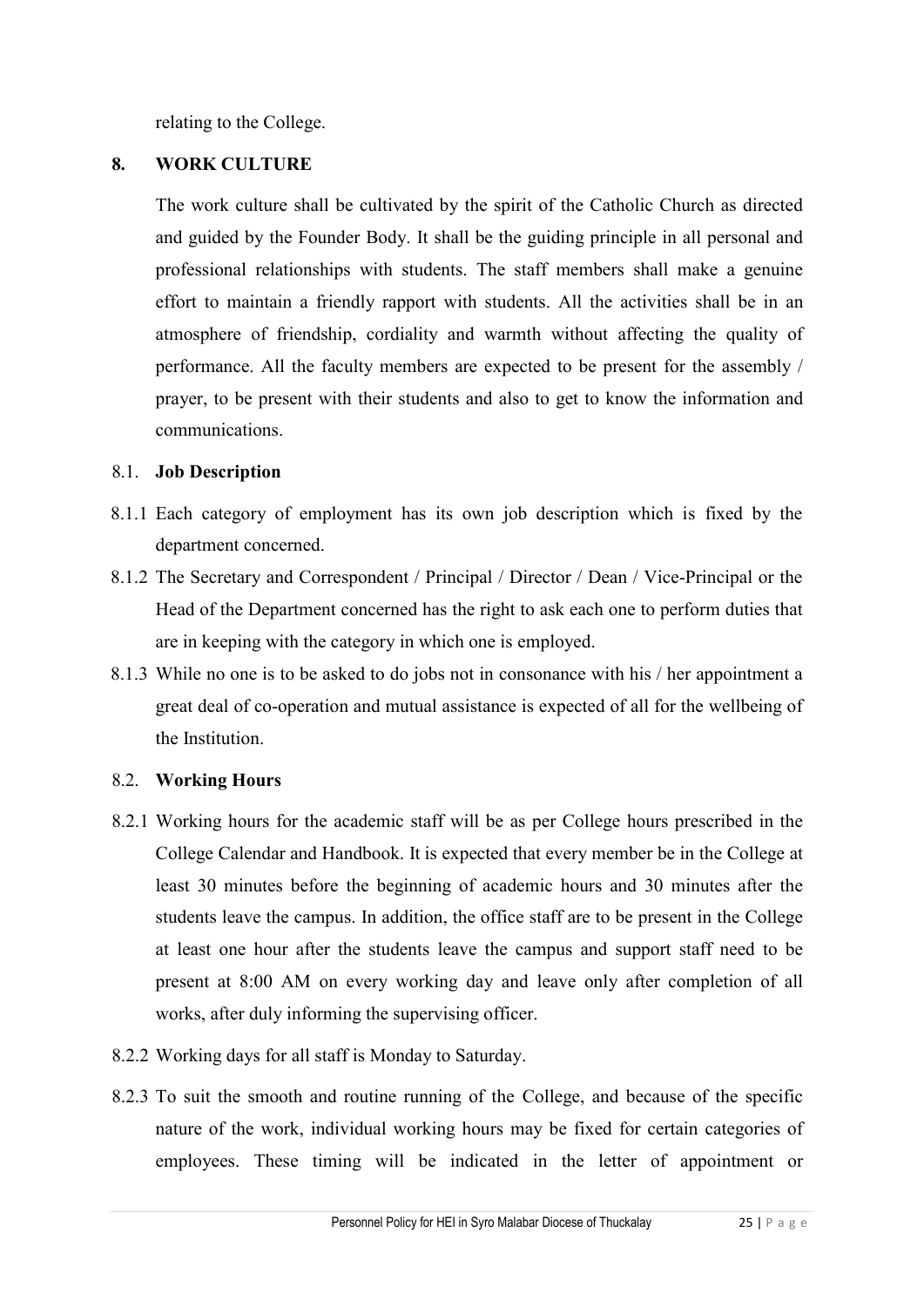communicated by the person-in-charge of the concerned department.

- 8.2.4 Use of mobiles phone is not permitted during the working hours. Entering a class or any academic duty with a mobile phone is strictly not permitted. Attending to phone calls during / in the class is considered misconduct. If the phone is required to be used for any reason, prior permission is to be sought from the competent authority. Habitual non-compliance will call for disciplinary action.
- 8.2.5 On special days (admission, college fests, programmes, examination days and any other emergency) all staff need to complete the works as per the requirement of the occasion.

#### 8.3. **Attendance**

- 8.3.1 The attendance register will be maintained for all categories of employees.
- 8.3.2 All categories of employees will sign the attendance register and also punch in the Biometric system provided, each day at arrival and at departure, indicating the time besides the record in the biometric system.
- 8.3.3 Any error in the daily attendance entries must be brought to the notice of the Principal / Director / Vice-Principal by the employee concerned on that day itself or on the following day. No claim can be entertained later.
- 8.3.4 The Attendance Register supported by the Bio-metric system will be the official record for all leaves taken or absence, etc.
- 8.3.5 All are expected to be punctual for duty; habitual late-comers can incur disciplinary action.
- 8.3.6 Three late arrivals or early departures in a month will be considered one day of leave. If late for any reason of college assigned work, the permission must be sought in writing from the competent Authority.

#### 8.4. **Absence from Place of Work**

- 8.4.1 During the hours of work all are expected to be in their respective places of work. During the free periods, teachers are expected to be in the staff-room / cabins or in the department room or in the library, attending to their teaching / scholarly duties.
- 8.4.2 Any short term leaves taken for personal work during class hours will be considered in the category of early departure / half day leave as per the situation assessed by the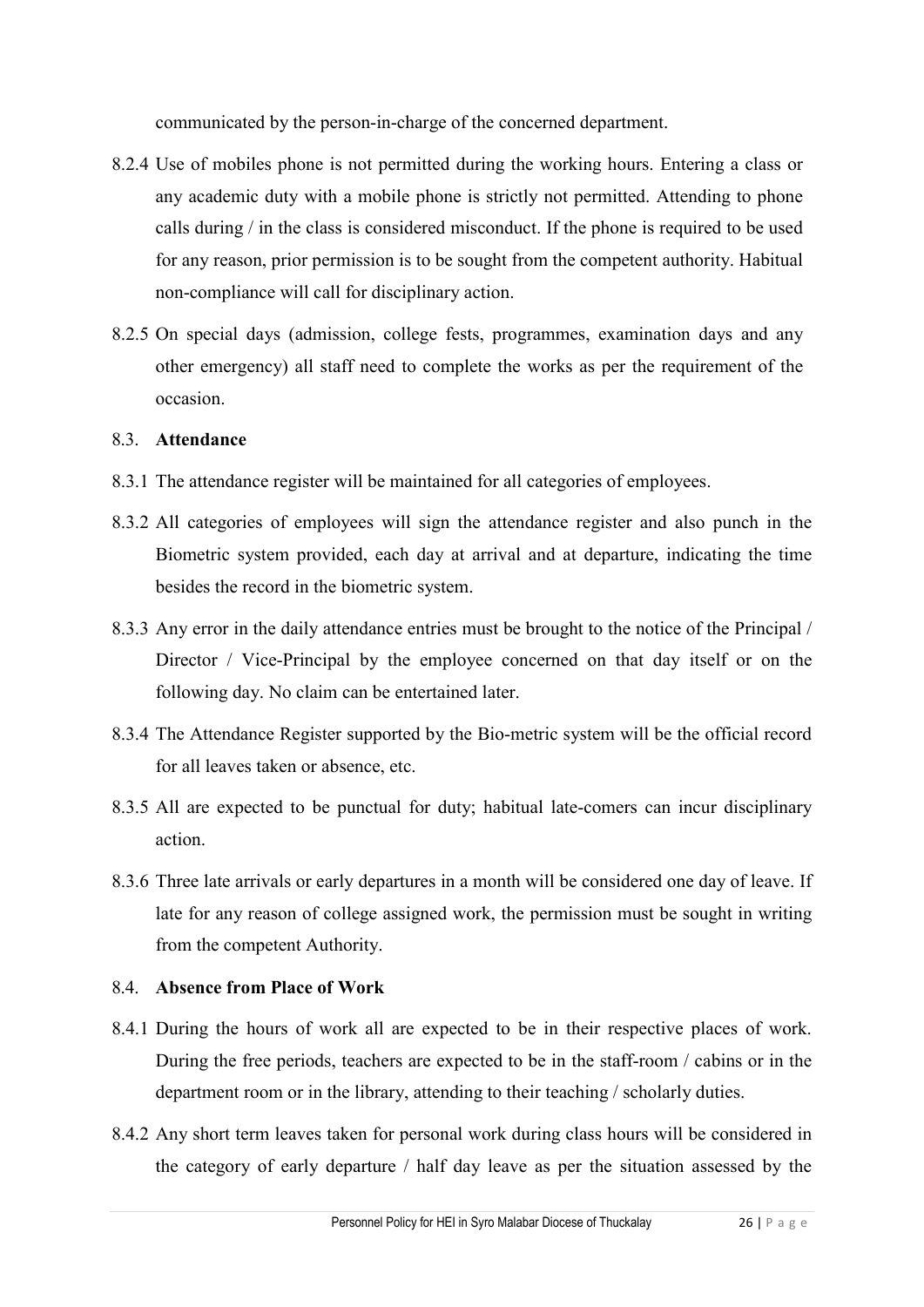Competent Authority.

- 8.4.3 Frequent absence from place of work, or being outside the College premises during hours of work may call for disciplinary action. "frequent" here shall mean more than three instances. Once the staff member has checked-in, s/he shall not leave the campus in between without authorisation. Authorised leaving the campus shall be recorded in the movement register maintained in the College.
- 8.4.4 The College shall also maintain proper registers as per College rules: Daily Record of Work Book containing session plan, assessment record, work diary worked out in consultation with the respective Heads of Departments.

#### 8.5. **Search**

- 8.5.1 No one should bring unauthorised persons or articles into the College.
- 8.5.2 Lockers and cupboards used by the employees may be searched if the need arises by persons authorised by the Secretary and Correspondent / Principal / Vice-Principal, in the presence of the employee. If s/he refuses to be present, it may be done in the presence of two witnesses.
- 8.5.3 If the situation demands, a search of bags or a personal search may be authorised to the security staff or the authorities of the College.
- 8.6. **Dress Code:** Faculty and Staff should dress with decorum, upholding the dignity of their vocation. Formal dress is to be worn during instruction days.

#### **9. SALARIES AND ALLOWANCES**

- 9.1. The College works out **College's Own Salary** according to its particular situation and has it approved by the Founder Body.
- 9.2. The College is contracted with a particular staff and therefore, it has the discretion to pay the salary it is able to / deems fit.
- 9.3. No staff of the College has the right to make claims of additional salary based on the emoluments / allowances / facilities provided to another appointed staff in the College.

#### 9.4. **Payment of Salaries**:

- 9.2.1 Normally salaries will be paid within the 10th day of the following month.
- 9.2.2 Salaries will be paid in full after authorised deductions are made, or advances are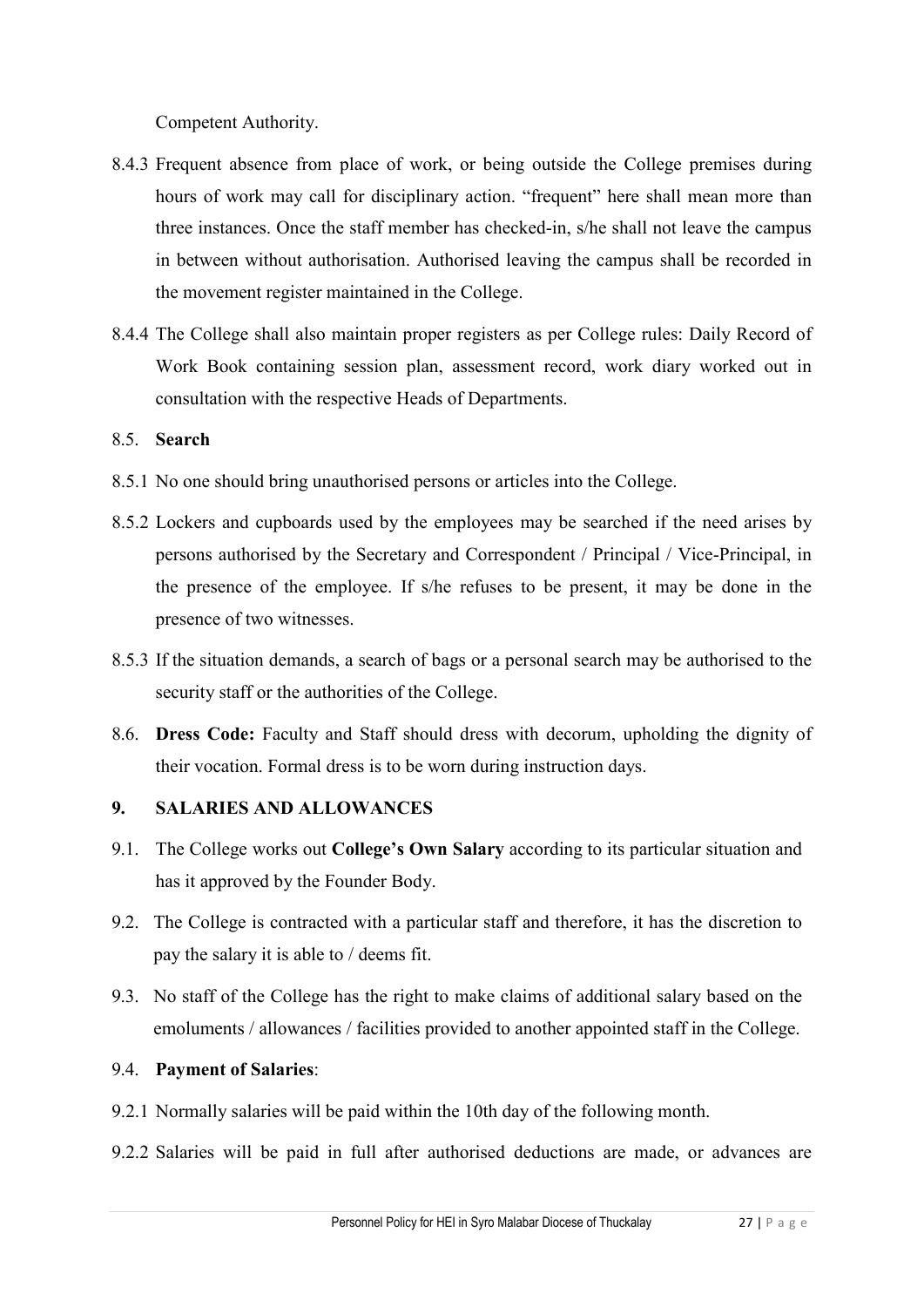recovered.

- 9.2.3 All required documents for the purpose of income tax or other deductions must be duly submitted. Non-compliance with these requirements may lead to irregularities in the income-tax account for which the College cannot be held responsible and the penalty must be borne by the defaulting employee. Those whose salary is above the income tax exemption limit will have to submit sufficient documents to avail of IT exemptions, failing which IT will be deducted as per the IT Act.
- 9.2.4 While fixing the remuneration of newly appointed faculty, consideration will be made for their experience provided the person's contribution is considered significant by the College Authority.
- 9.2.5 While appointing employees the salary is informed to them; everyone will have the regular increment from the time of probationary appointment, subject to the financial health of the College.
- 9.5. **Provident Fund:** Every employee on probation and permanent status is bound to become a member of the Contributory Provident Fund according to the Provident Fund Rules of the Government of India and its amendments as far as the College may be concerned. However, those who have the salary beyond 15,000/- or such amount so prescribed under the PF Rules need not be part of the PF; the Institution is not bound to pay the contributory share of such employees and may discontinue without notice. However, the management may contribute, at its own discretion, for the PF on the ceiling amount.
- 9.6. **ESI:** The eligible staff are provided with the ESI facilities and relevant contributions are deductible from salary.
- 9.7. **Gratuity:** Every employee who has completed 5 continuous years of service in the College may be entitled to Gratuity as per rules contained in the Gratuity Act and its amendments.
- 9.8. **Salary Statement**, if requested and required, will be issued for a month showing allowances, if any, and applicable deductions. Any clarification on the salary certificate must be sought within a week. Claims made later than 7 days will not be entertained. In case of need, on a written request made to the Secretary and Correspondent, the College will issue a salary certificate / statement showing the nature of the employment and the actual salary received by the employee.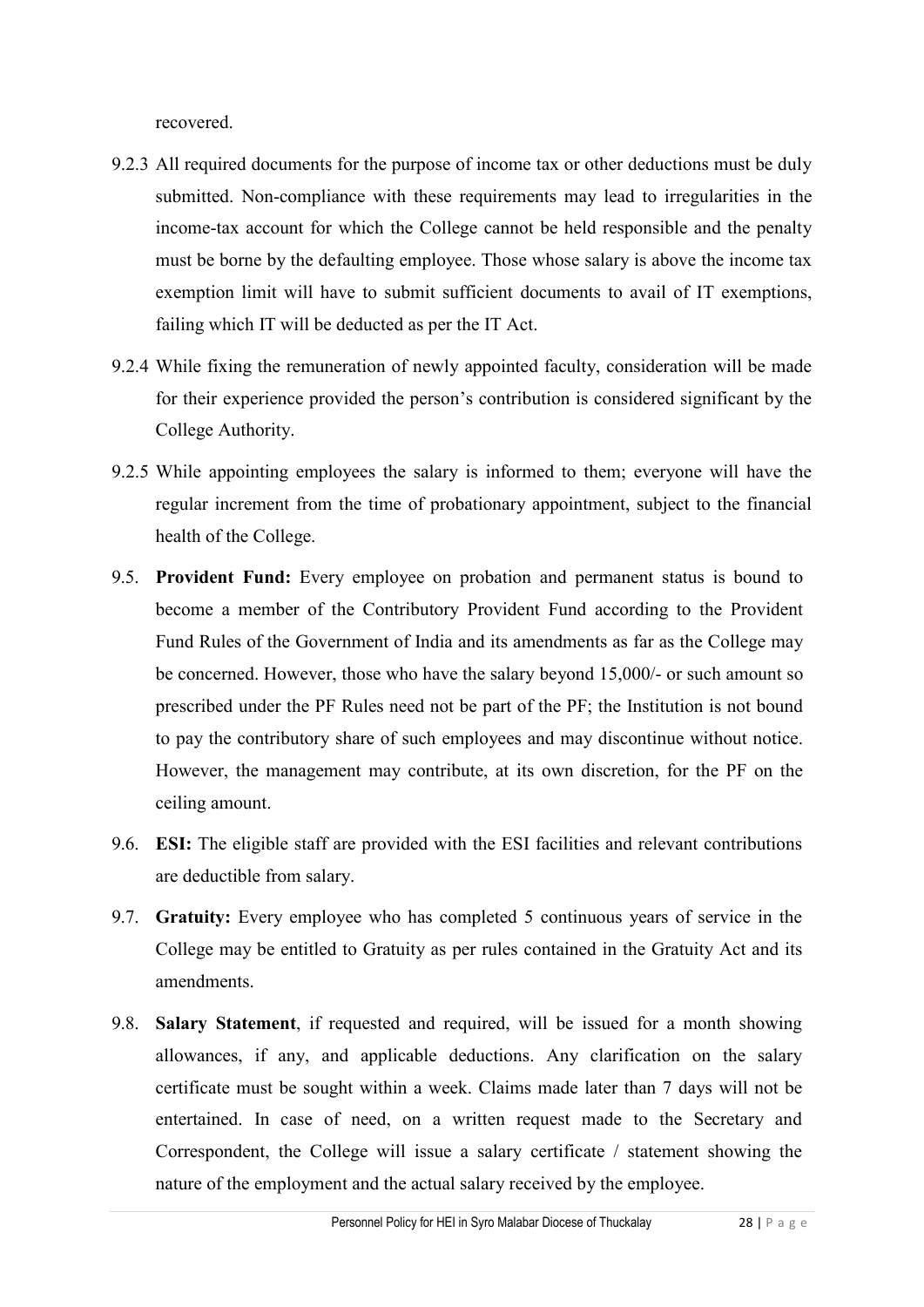#### **10. LEAVE**

#### 10.1. **General**

- 10.1.1 Leave means, authorised absence from work.
- 10.1.2 Leave is to be sanctioned and / or authorised according to the exigencies of the proper and regular running of the College against leave application in the prescribed form. Such application cannot be allowed and / or authorised and / or sanctioned if it disturbs such proper and regular running of the College.
- 10.1.3 The Governing Body of the Institution is the competent authority to sanction any leave other than casual leave.
- 10.1.4 For the purpose of leave, the year will be the Gregorian calendar year.
- 10.1.5 Taking leave without sanction, and extending leave without sanction, are considered acts of misconduct and shall result in a deduction in salary and disciplinary action.
- 10.1.6 Leave rules are primarily applicable to the permanent employees; they may apply to employees in probation and others as specified in the letter of appointment.
- 10.1.7 A leave-register for every employee shall be maintained in the College office.
- 10.1.8 Any leave that has been properly applied for and granted by the competent authority will not cause a break in the service of the concerned staff member. The leave sanction will specify the nature and the conditions of a break in service and PF.
- 10.1.9 During examination days, leaves are not generally granted except in some extreme cases of necessity for which prior sanction must be obtained by the employee from Principal / Director / Dean / Vice-Principal with the relevant documents.

#### 10.2. **Casual Leave**

- 10.2.1 All probationary and permanent employees are entitled to 12 days of casual leave.
- 10.2.2 Casual leave is not a matter of right; it has to be sanctioned prior to the day of leave. Only one staff member in each department can take the casual leave on a given day as the students will otherwise suffer. In every case, the faculty needs to make necessary adjustments to take care of the students.
- 10.2.3 Casual leave may be affixed or prefixed to any holiday or Sunday but the total period including the holiday or Sunday shall not exceed 5 days at a time. Sundays and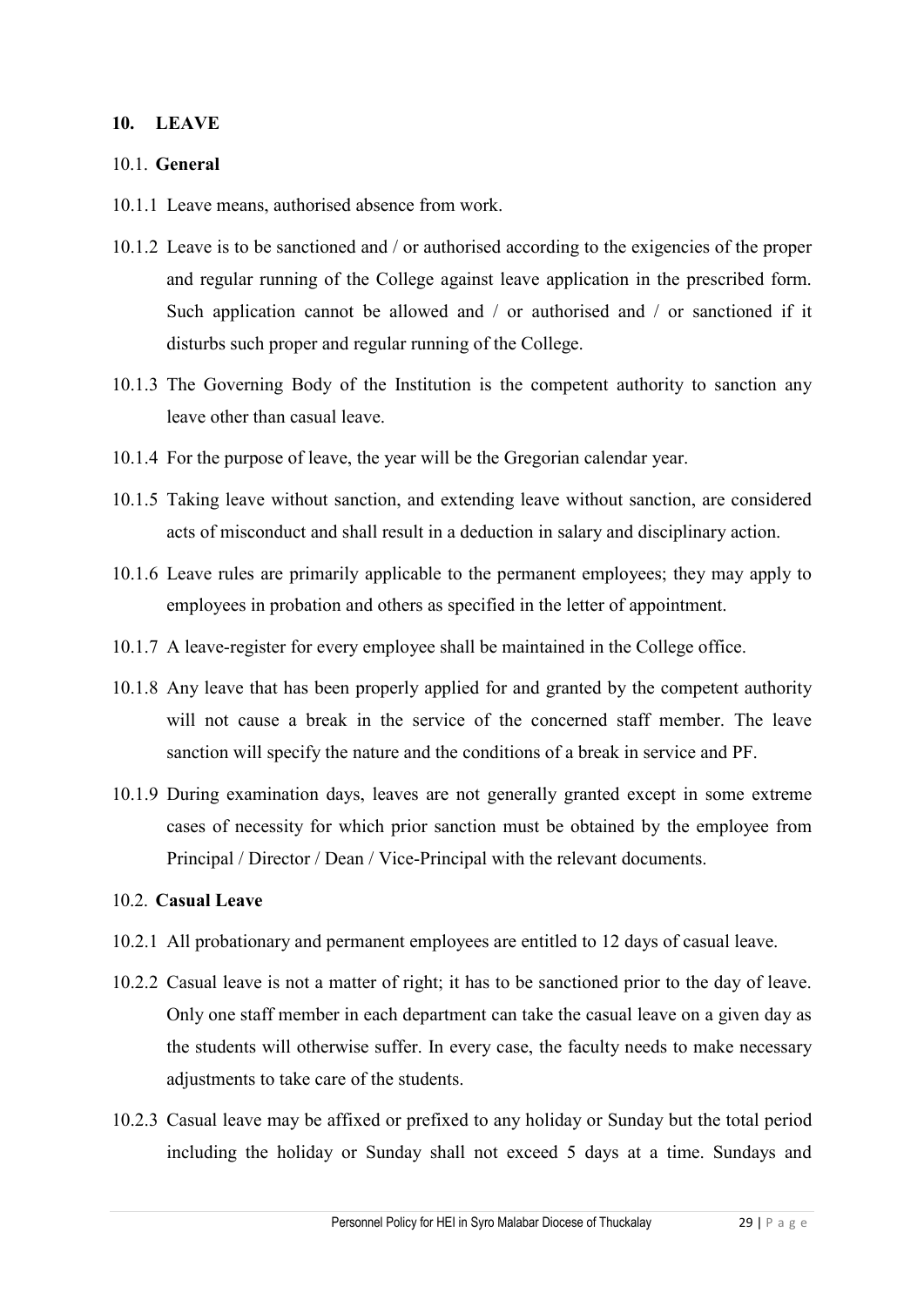holidays falling within the period of casual leave shall not be counted as part of the casual leave. Casual leave shall not be affixed or prefixed to any long vacations.

10.2.4 Temporary employees / employees on contract after three months of service may get a proportionate number of days for casual leave.

#### 10.3. **Medical Leave**

10.3.1 15 days of medical leave is permitted to all permanent employees during the course of the year. A medical certificate with supporting documents such as records of admission in hospital, hospital discharge summary, etc. are to accompany the leave application for such leave.

#### 10.4. **Maternity Leave**

- 10.4.1 Female employees with a permanent appointment are entitled to maternity leave for three months with full salary and allowances, or as applicable with their membership in Employees' State Insurance Corporation (ESIC).
- 10.4.2 In calculating three months, calendar months are taken into account and all holidays occurring in those months are included in maternity leave.
- 10.4.3 Notice of maternity leave should be given at least one month prior to the leave.
- 10.4.4 Maternity Leave is to be taken at least two weeks prior to confinement.

## 10.5. **Public Holidays**

- 10.5.1 Generally all College holidays are holidays for the teaching staff while not so for nonacademic staff. Teaching staff can be asked to attend special classes for students, updating courses, in-service training or other College-related activities during such holidays.
- 10.5.2 The non-academic staff will follow a list of holidays published annually by the College for them.

#### 10.6. **Study Leave**

- 10.6.1 Study leave with benefits is permitted only for those with the status of permanent appointment. The staff is required to obtain permission or notify the College authorities prior to enrolment in courses for professional and academic enhancement.
- 10.6.2 With the prior sanction of the Governing Body, a study leave not exceeding 10 days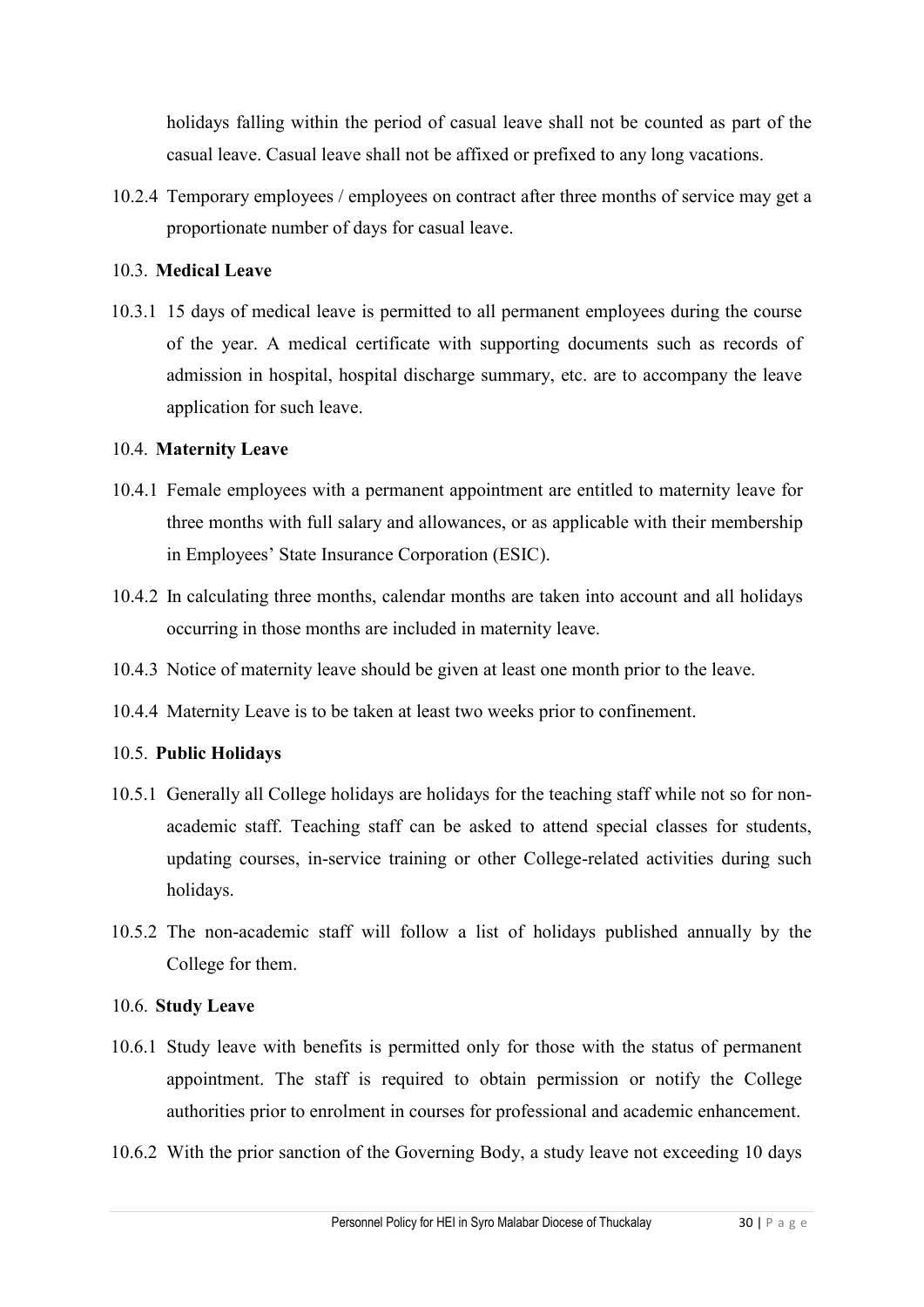may be sanctioned to faculty members who are appearing for an examination to further their qualifications.

10.6.3 The same may be extended to the non-teaching staff for an examination, sanctioned by the College, which will enhance the individual's performance or general proficiency.

#### 10.7. **Special Leave**

- 10.7.1 Special leave without pay for advanced study or foreign travel or other purposes can be permitted by the Governing Body to permanent employees who have completed at least 5 years of service in the College.
- 10.7.2 The maximum period of this special leave is one year and is permitted only once during their service in College.
- 10.7.3 These leaves (study leave and special leave) will have to be applied for, at least one month in advance and must be approved by the Governing Body.
- 10.7.4 Non-class days especially study leave for students or non-class days due to special situation like public strike, etc. can be availed for academic progress when the College does not have specific work assigned; however, a detailed report must be submitted on joining back and the fruit of the study will be the intellectual property of the College for its publication or academic requirement as the work is done while on duty; the person concerned gets the authorship and it may be published by the individual with due permissions from the College.
- 10.7.5 Attending conferences, seminars, workshops, undertaking foreign travels, taking up responsibilities / jobs of a public nature without written permission is considered misconduct.
- 10.7.6 A staff member on special leave shall not be entitled to increment if the same falls due at the time when s/he is enjoying the special leave.
- 10.7.7 Leave without pay may be sanctioned in special situations as per the request of the individual after the need and activities of the College are assessed by the Governing Body; however, making the clarifications regarding benefits of increment, EPF, ESI, gratuity, or any other shall be made at the time of applying for such leave.
- 10.7.8 A register for the leave account of every employee shall be maintained in the College office.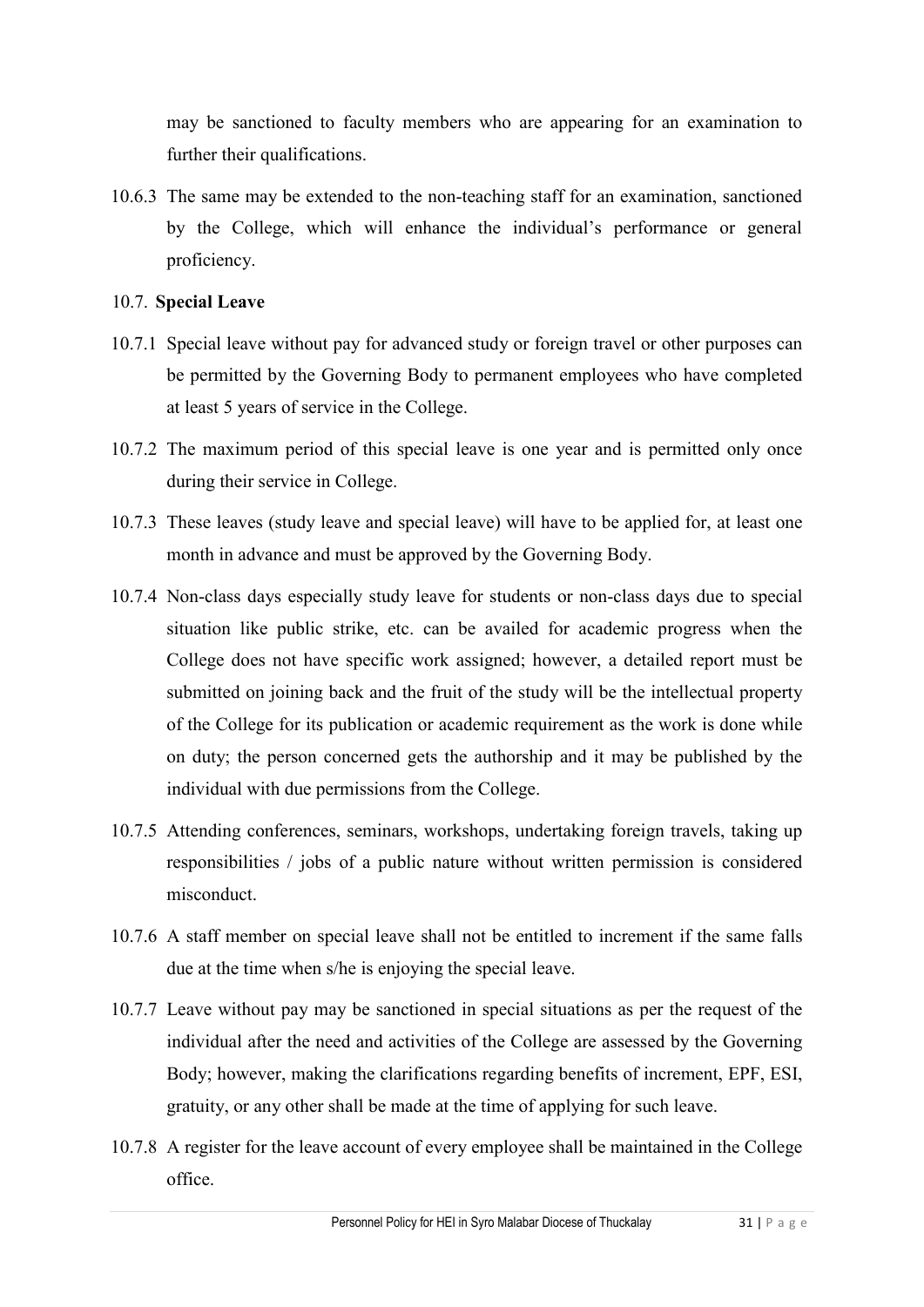#### 10.8. **Duty Leave:**

- 10.8.1 Duty leave of the maximum of 30 days (not including travel) in an academic year may be granted to those who have put in one year of continuous service in the institution. It is allowed for the following reasons:
	- (a) Attending conferences, congresses, symposium, workshops, Orientation / Refresher Courses and seminars on behalf of the College or with the permission of the College;
	- (b) Delivering lecturers in institutions and universities at the invitation of such institutions or universities, any other agency and so deputed by the College;
	- (c) Working in another Indian or foreign university, any other agency, institution or organization, when so deputed by the College;
	- (d) Participating in a delegation or working on a committee appointed by the Central Government, State Government, the UGC, the affiliating University and Board of Education, a sister institution, an institution on an MoU with the College or any other academic body, when so deputed by the College;
	- (e) Duty leave should be given also for attending meetings in the affiliating University or where a teacher is invited to share expertise with academic bodies, government or NGO; and
	- (f) For performing any other duty assigned by the College that may require such leave.
- 10.8.2 The duration of leave should be such as may be considered necessary by the College authority on each occasion.
- 10.8.3 The leave shall be granted on full pay, provided that the teacher(s) do(es) not receive remuneration for the services rendered.

#### **11. APPLICATION FOR OTHER EMPLOYMENT OPPORTUNITIES**

A permanent staff may apply for other employment opportunities, with timely information to the Secretary and Correspondent through the Principal of the College in writing with details of the post and the institution / organisation.

## **12. SUPERANNUATION / TERMINATION OF SERVICE**

12.1 The retiring age for permanent staff (teaching and non-teaching) is the same as that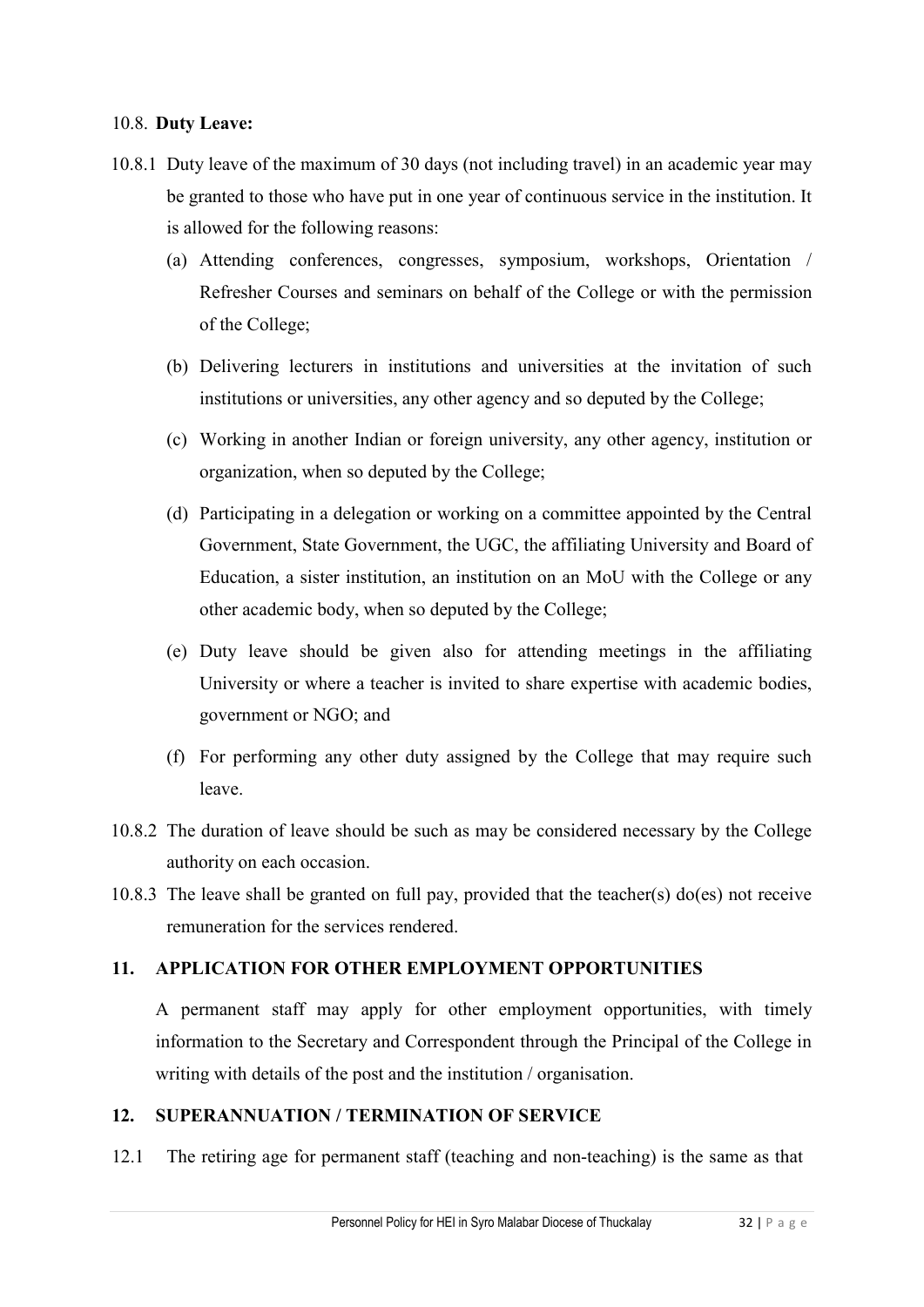of the employees of the Government of Tamilnadu.

- 12.2 A permanent employee may resign from the service of the College by fulfilling the conditions so stated in the letter of appointment / confirmation in a particular post.
- 12.3 Governing Body may terminate the service of a permanent employee by fulfilling the conditions so stated in the letter of appointment / confirmation in a particular post.
- 12.4 A temporary or probationary employee may resign or his / her services may be terminated with one month's notice or by payment of one month's salary in lieu of such notice and / or by fulfilling the conditions so stated in the letter of appointment in a particular post.
- 12.5 An employee convicted by a court-of-law on a criminal charge will be terminated without notice or salary in lieu of notice. An employee against whom a criminal case is registered will not be allowed to continue in the service of the College till acquitted. If acquitted the period will be considered part of service, but no salary will be paid for the period unless the case was registered by the College itself.
- 12.6 An employee may be deemed to have terminated his / her services with the College by way of voluntary abandonment of service if s/he without any intimation / or without any sanction from the Competent College authority, does not report for duty in the College for a period of fifteen (15) continuous calendar days. In the event of such voluntary abandonment of services by an employee, the College shall be at liberty to take such action as it may deem necessary for breach of the conditions of service against such an employee.
- 12.7 On resignation or termination, all dues to the employees, upon any recovery to be made by the College, will be cleared within a month after the resignation or termination becomes effective. This, however, does not apply to the Provident Fund, which is realised when these amounts are disbursed by the Competent Authority.
- 12.8 Permanent and probationary employees, on leaving the service of the College are entitled to a certificate of service as well as a certificate of release from duty.
- 12.9 Before leaving the service of the College, an employee shall return to the College in good order and condition, all properties or equipment including documents, papers, and files belonging to the College. The cost of any equipment or property not safely returned shall be deductible from the employee's salary or other amounts due to her /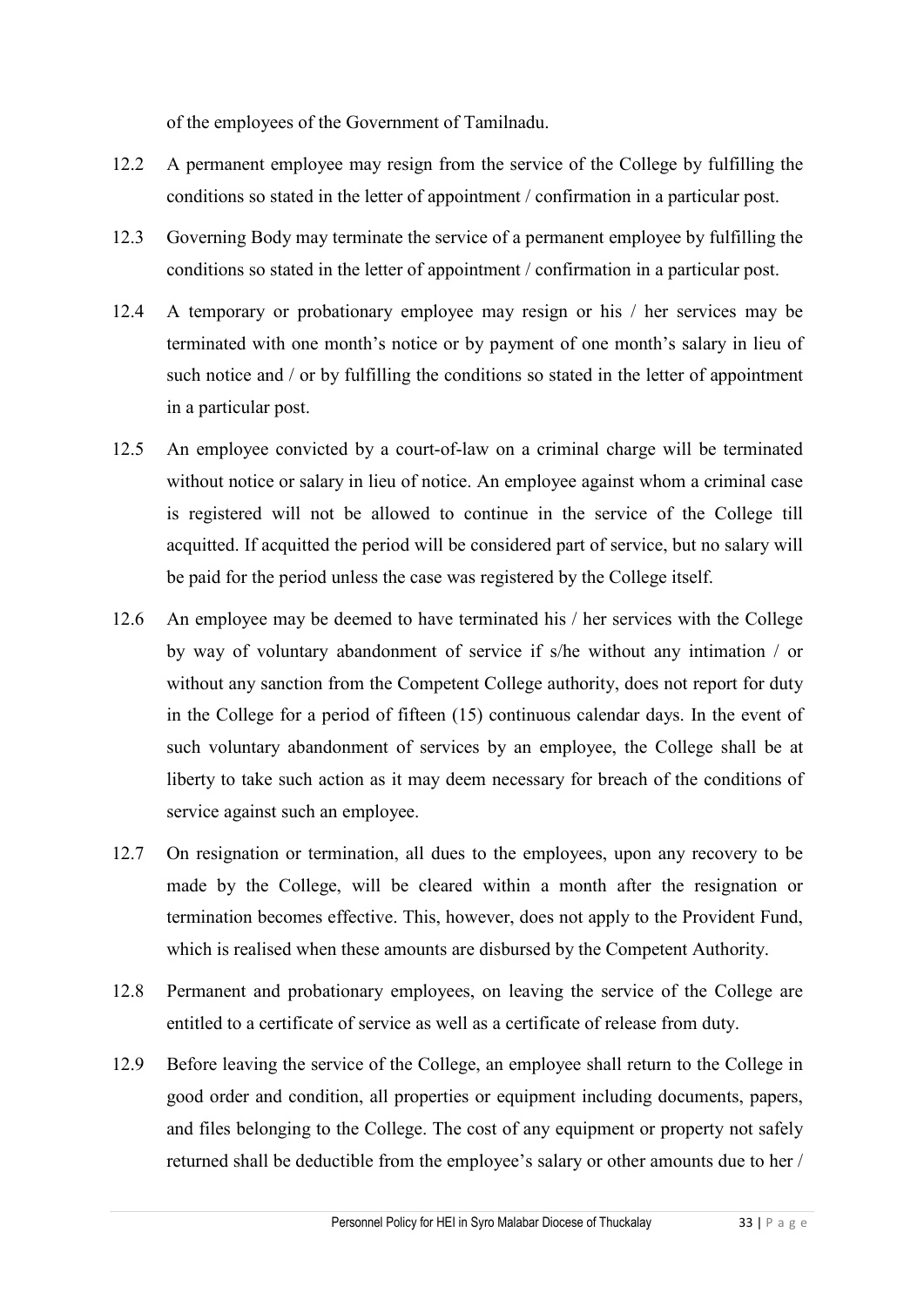him on any account or shall be recoverable otherwise, and the employee shall be responsible for all costs and consequences thereof. The College properties such as College Identity Card, email IDs, etc. are to be surrendered as well.

12.10 If any employee is in occupation of any residential premises provided by the College, whether College-owned, arranged or leased, shall immediately upon termination of his employment with the College, hand over to the College the vacant possession of the premises. If not it may be recovered by any process of eviction considered appropriate in such circumstances by the management. The final clearances of dues shall be settled only when the matter is settled.

#### **13. MISCONDUCT**

#### 13.1. **General**

- 13.1.1 Misconduct is a wilful action or omission on the part of an employee which goes against the objectives and interests or requirements of the College.
- 13.1.2 These act of commission or omission could be summed up under the following list which is illustrative and not exhaustive:
	- (a) Neglect of duty by way of sleeping on duty, or lax behaviour and attitude towards time.
	- (b) Want of diligence in the performance of duty, or violation of the orders of the College authority.
	- (c) Irregularity in attendance, taking leave without sanction.
	- (d) Insubordination
	- (e) Moral delinquency affecting the discipline, moral standards and reputation of the College.
	- (f) Theft or causing damage to property, fraud
	- (g) Holding any meeting, distributing handbills, notices, leaflets, booklets, pamphlets, posters in the College premises without prior written permission from the College authority.
	- (h) Using indecent language or making false allegations.
	- (i) Unauthorised collection of money, carrying on any kind of business in the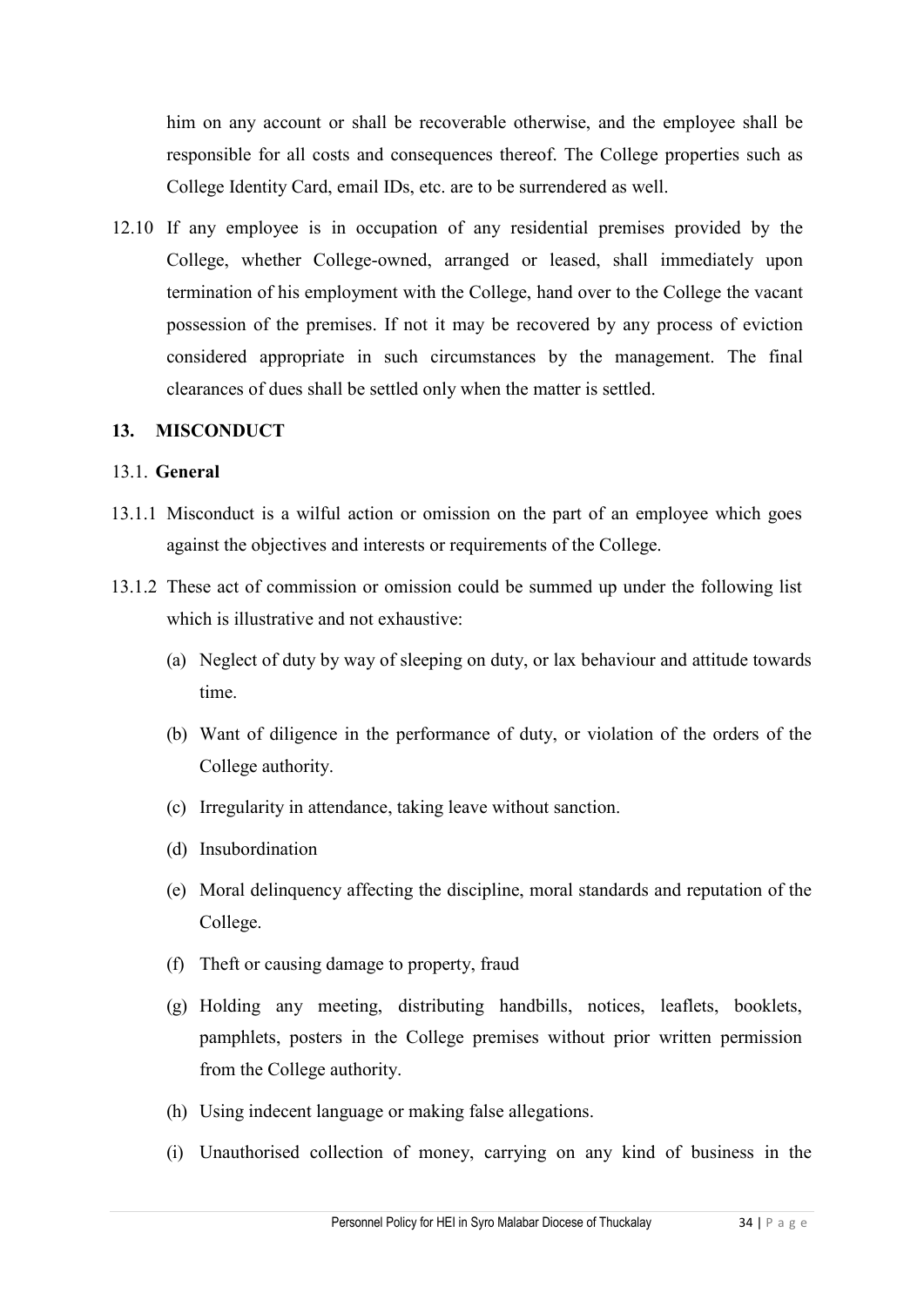College premises.

- (j) Coming to work in a state of drunkenness or getting drunk during the period of work; being under the influence of drugs.
- (k) Violation of confidentiality or giving information to unauthorised persons.
- (l) Non-acceptance of a College notice at the registered address of the employee.
- (m) Inflicting corporal punishment on students.
- (n) Any other act or omission that in general understanding would be detrimental to the objectives of the College.
- (o) Not submitting the regular (weekly, monthly, and bi-annual/annual) record or works and reports about students.
- 13.1.3 The College has the right to impose penalties or call for disciplinary action after assessing the gravity of the misconduct.

## 13.2. **Penalties**

- 13.2.1 Minor penalties may include Censure, or Recovery of damage or loss incurred by the College from the individual, or Suspension from duty without pay for a period not exceeding seven days.
- 13.2.2 Major penalties may consist of (a) Withholding of increment (b) Compulsory termination of service (c) Dismissal. The application of the above penalties shall be decided by the Competent Authority.

## 13.3. **Disciplinary Authorities**

- 13.3.1 The Secretary and Correspondent, on behalf of the Governing Body, shall be the Disciplinary Authority in respect of all acts of misconduct which warrant only minor penalties as defined above. He shall refer to all actions proposed to be taken, to the Governing Body, and the Governing Body shall advise the Secretary and Correspondent as to the action to be taken against the delinquent staff / faculty member.
- 13.3.2 The Secretary and Correspondent shall appoint a 5 member Disciplinary Committee consisting of Principal / Director / Dean / Vice-Principal / HoD / teaching staff / Non-teaching staff and a Female Faculty Member in respect of all cases of misconduct, which warrant the imposition of a major penalty as defined above. The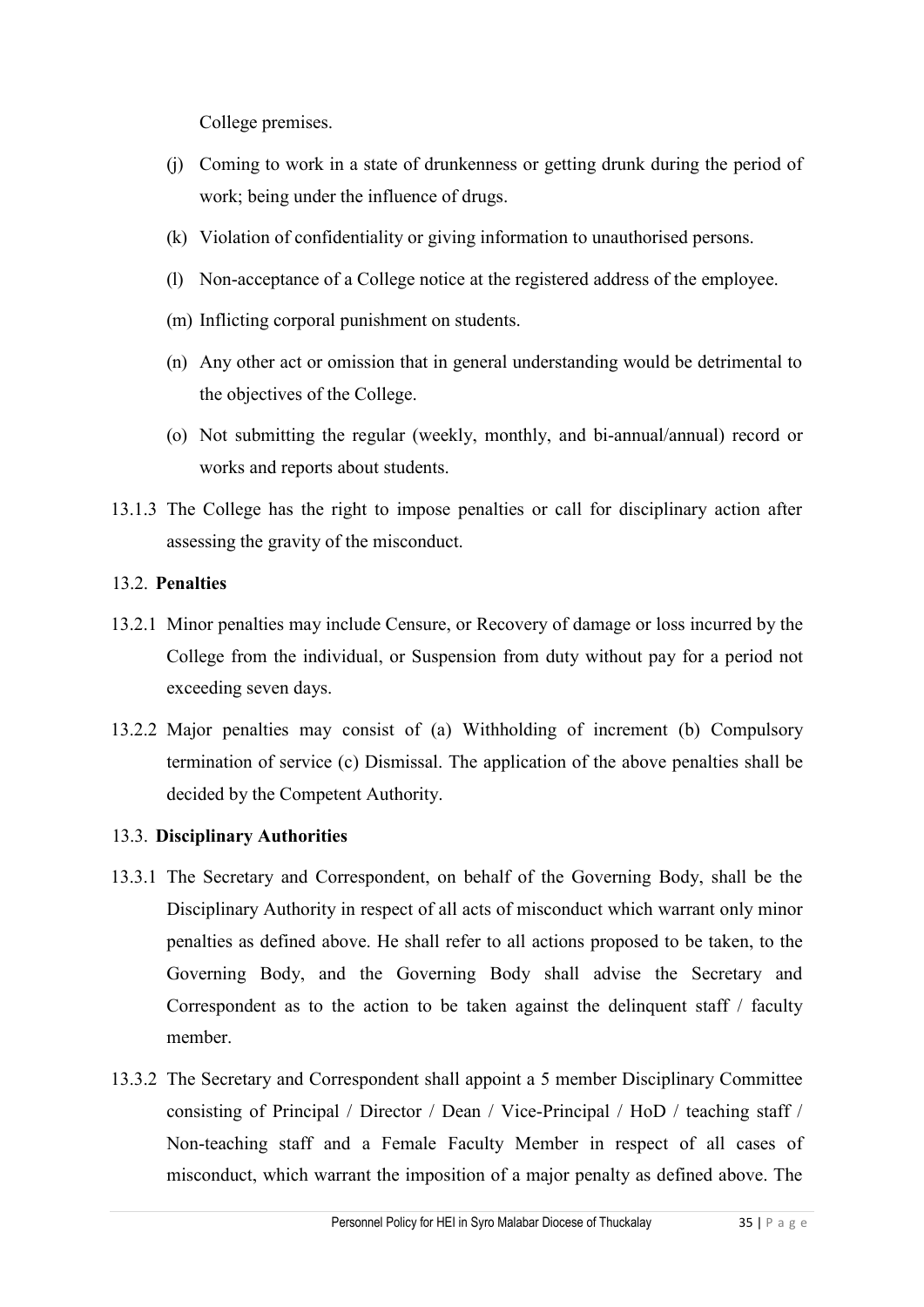Disciplinary Committee shall act also through the Grievance Redressal Cell in ordinary and extraordinary matters of complaints concerning the staff. The Grievance Redressal Cell consists of the Secretary and Correspondent / Principal / 2 senior lay staff, one being a lady, and a nominee of the Founder Body, according to the nature of the complaint.

- 13.3.3 The Founder Body shall be the Appellate Tribunal in respect of all cases where a major penalty is sought to be imposed against a member of the staff. The Founder Body shall have the power to reconsider all the evidence produced in the case, admit fresh evidence, if necessary, hear the parties concerned and confirm, modify or set aside any decision of the Governing Body. In which case:
- 13.3.4 The Founder Body shall appoint an Investigative Team consisting of:
	- (a) One representative of the Governing Body.
	- (b) One representative of the aggrieved staff member.
	- (c) One person not connected with either of the two above mentioned categories of whom one shall be a lady member, to be appointed by the Founder Body, who will also act as Chairman of the Investigative Team. The decision of the Investigative Team will be considered by the Founder Body by vote and shall be final in regard to the imposition of major penalties.

## 13.4. **Procedure for Imposing Minor Penalties**

- 13.4.1 No order imposing any of the minor penalties specified above shall be imposed except after:
	- (a) The staff member has been informed in writing by the Secretary and Correspondent of the College of the action proposed to be taken against him / her. The letter to be sent by the Secretary and Correspondent of the College will be accompanied by allegations on the basis of which action is proposed to be taken. The concerned staff member will have to make his / her representation to the Secretary and Correspondent of the College against the action proposed to be taken, within one week from the date of receipt of the notice and s/he shall also intimate as to whether s/he wishes to be personally heard in respect of the allegations against him / her.
	- (b) The Secretary and Correspondent has considered the representation, if any, of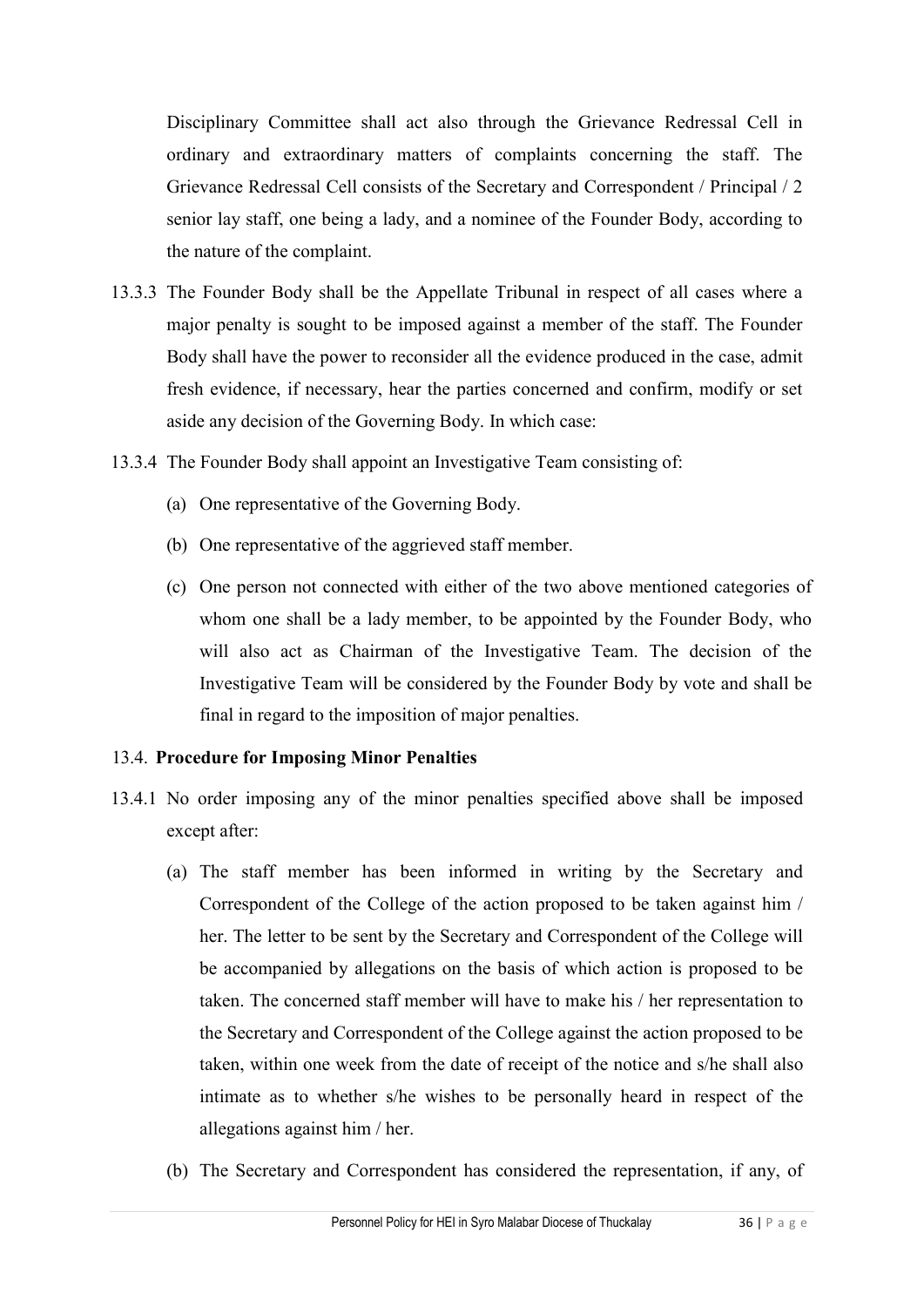the concerned member of the staff, and has granted him / her a hearing, if so desired.

- (c) The Secretary and Correspondent has, thereafter, submitted a report to the Governing Body.
- 13.4.2 The Governing Body shall consider the report submitted by the Secretary and Correspondent in connection with the case, and shall advise him concerning the penalty proposed to be imposed on the concerned member of the staff.
- 13.4.3 The Secretary and Correspondent shall proceed to impose such penalty as he may be advised by the Governing Body. The staff member thus penalised, however, is free to appeal to the Founder Body as provided earlier. The decision of the Governing Body shall be final with respect to Minor Penalties.

## 13.5. **Procedure for Imposing Major Penalties**

- 13.5.1 No order imposing on a staff / employee any of the major penalties specified herein except after holding an enquiry in the manner hereby prescribed.
- 13.5.2 The Secretary and Correspondent shall submit a report to the Governing Body in case of serious misconduct by a member of the faculty / staff / employee which may warrant the imposition of a major penalty or penalties, specified above. On consideration of the said report, the Governing Body may direct the Secretary and Correspondent to issue a charge-sheet to the concerned member of the staff / employee. In such a case, the Governing Body shall appoint an Investigation Team to conduct the enquiry against the delinquent.
- 13.5.3 The staff / employee shall be supplied with a copy of the charge-sheet or / and charges together with a statement of the allegation on which they are based.
- 13.5.4 S/he will be required to submit to the Secretary and Correspondent of the Governing Body within seven days of the receipt of the charges and allegations, a written statement in his / her defence and also state whether s/he desires to be heard in person.
- 13.5.5 The Investigation Team will conduct the Enquiry considering the charge-sheet and written statement of the staff / employee, if any, and giving him / her a hearing if so desired.
- 13.5.6 The Investigation Team will prepare a Report on the Enquiry with their findings on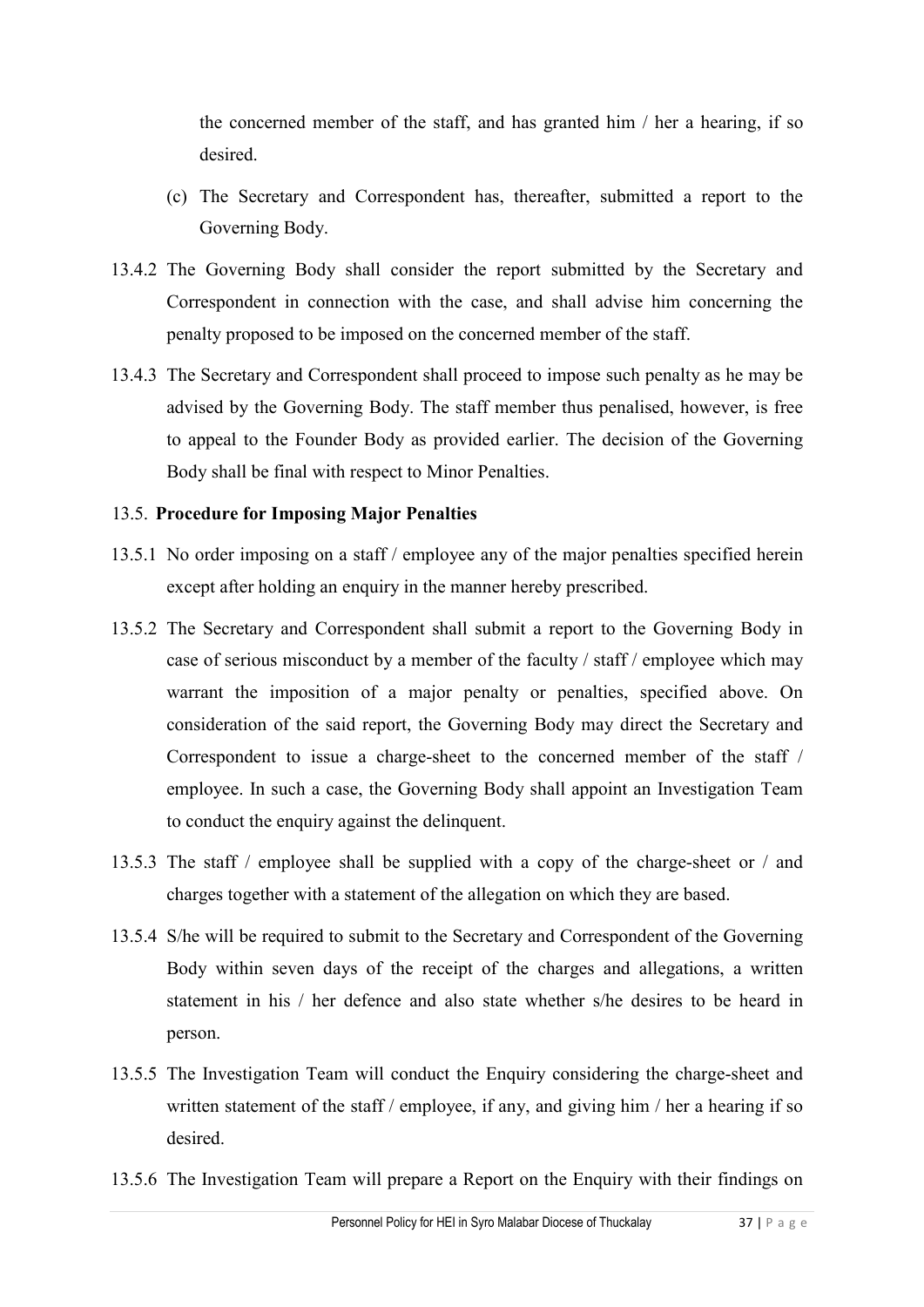each of the charges together with reasons and he / she will send the Report to the Secretary and Correspondent of the Governing Body.

- 13.5.7 The Governing Body will be at liberty to either accept or reject the Report and may order a fresh Enquiry on either the full or partial aspect of the charges.
- 13.5.8 The Governing Body will take steps as are considered fit and proper on the basis of the findings of the Investigation Team. If a penalty is to be imposed, the staff / employee may be called upon by the Governing Body to show cause within 10 days concerning the quantum of the penalty.
- 13.5.9 On receiving the cause shown, if any, or after 10 days from the second show-cause notice served to the concerned staff / employee, the Governing Body will proceed to impose such penalties, as it thinks fit. The staff / employee thus penalised may, however, prefer an appeal against such order of penalty in the manner provided below. During this process, if the act was a public scandal, the defaulter may be kept under suspension from duties.

## 13.6. **Appeal**

- 13.6.1 Appellate Tribunal Founder Body
	- (a) A Staff / Faculty / Employee against whom an order proposing to impose any of the penalties referred to above has been passed may prefer an appeal to the Founder Body within 15 days of the date of the receipt of such order. During the period of 15 days, the penalty proposed to be imposed shall be kept in abeyance, and if an appeal is preferred, the penalty proposed to be imposed shall remain in abeyance till the disposal of the appeal.
	- (b) After considering all aspects of the case, including the submission made by the concerned staff member, the Governing Body and the Investigation Team, the Founder Body as the Final Appellate Tribunal shall pass such orders as it thinks fit and proper and its decision shall be final.

## 13.7. **Bar on Representation by Legal Practitioners**

- 13.7.1 No legal practitioner shall be allowed to represent either a staff / faculty / employee in the disciplinary and appellate proceedings as described above.
- 13.7.2 The representation shall be made by the person concerned and the authorized representative of the Governing Body.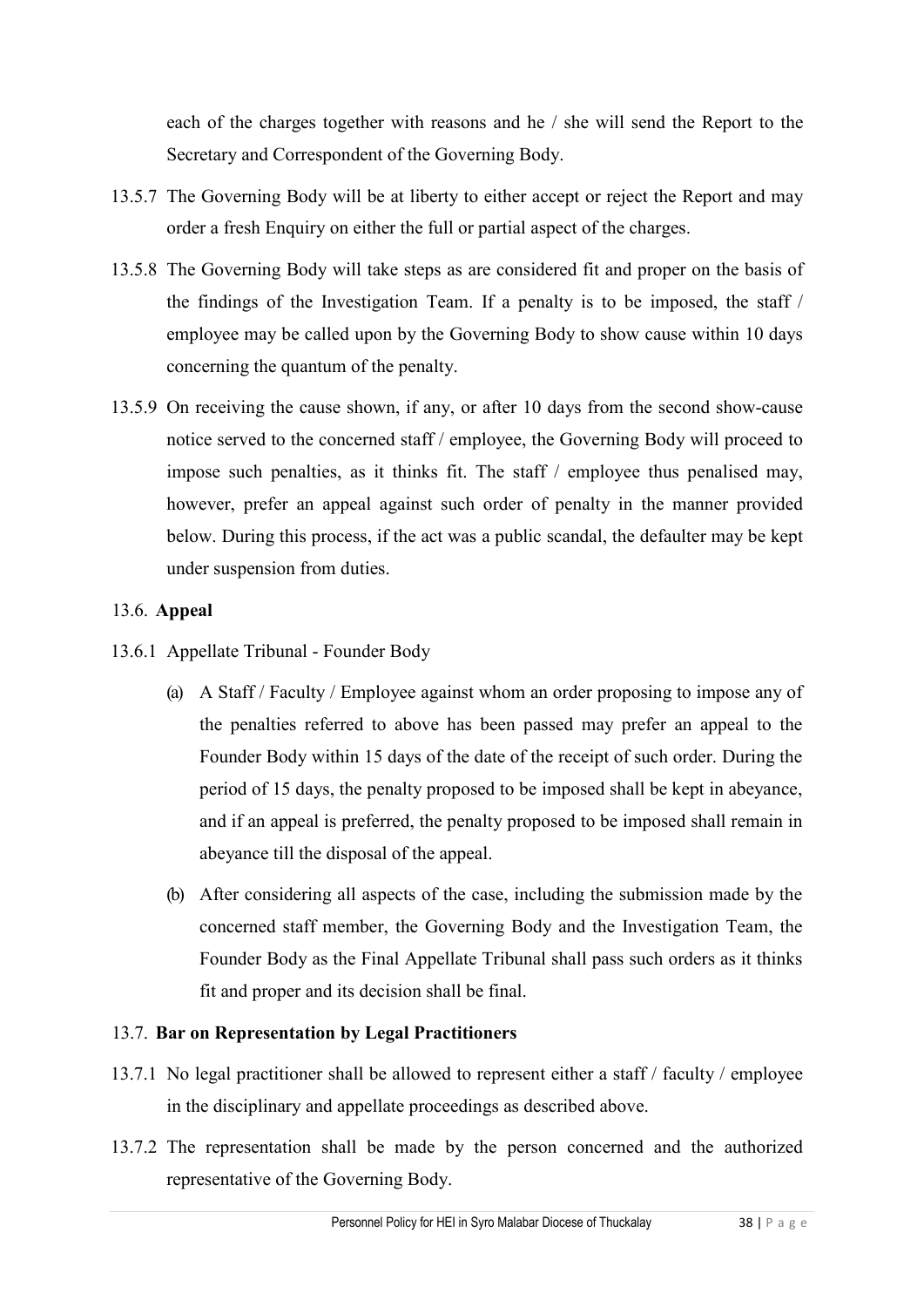#### 13.8. **Suspension**

- 13.8.1 The Secretary and Correspondent of the College may, in cases involving gross misconduct, indiscipline or negligence of duties, place a staff / employee under suspension pending further action by the Governing Body and the same must confirm or annul the action taken by the Secretary and Correspondent within 15 days.
- 13.8.2 The Secretary and Correspondent of the College, on the instruction of the Governing Body, shall place a staff / employee of the College under suspension in the following cases:
	- (a) Where an Enquiry against him / her is contemplated or where such an Enquiry is pending.
	- (b) Or, where a case against him / her in respect of any criminal offence involving turpitude is under investigation or on trial.
	- (c) Any form of publicity that goes against the institution in media or in any other mode.
	- (d) Any injury done to students: physical, moral or emotional.
	- (e) Such suspension as provided here shall not be construed as a penalty as indicated elsewhere in this document.
- 13.8.3 A staff / faculty / employee placed under suspension shall be entitled to receive from the College a monthly subsistence allowance in the following manner:
	- (a) During the first two months of the period of suspension at the rate of fifty per cent of his / her total emoluments.
	- (b) If there is a delay on the part of Governing Body beyond two months in arriving at a decision, the subsistence allowance will continue to be paid at the rate of seventy-five per cent of his / her total emoluments until the Governing Body of the College communicates its decision to the staff / employee concerned.
	- (c) If the member takes up any other paid employment during the period of suspension, s/he shall not be entitled to any subsistence allowance for the period he / she is thus otherwise employed.
	- (d) If the staff / faculty / employee is exonerated from all charges, all arrears of pay and allowances will be paid to him / her for the total period of suspension, after adjustment of the subsistence allowance paid.